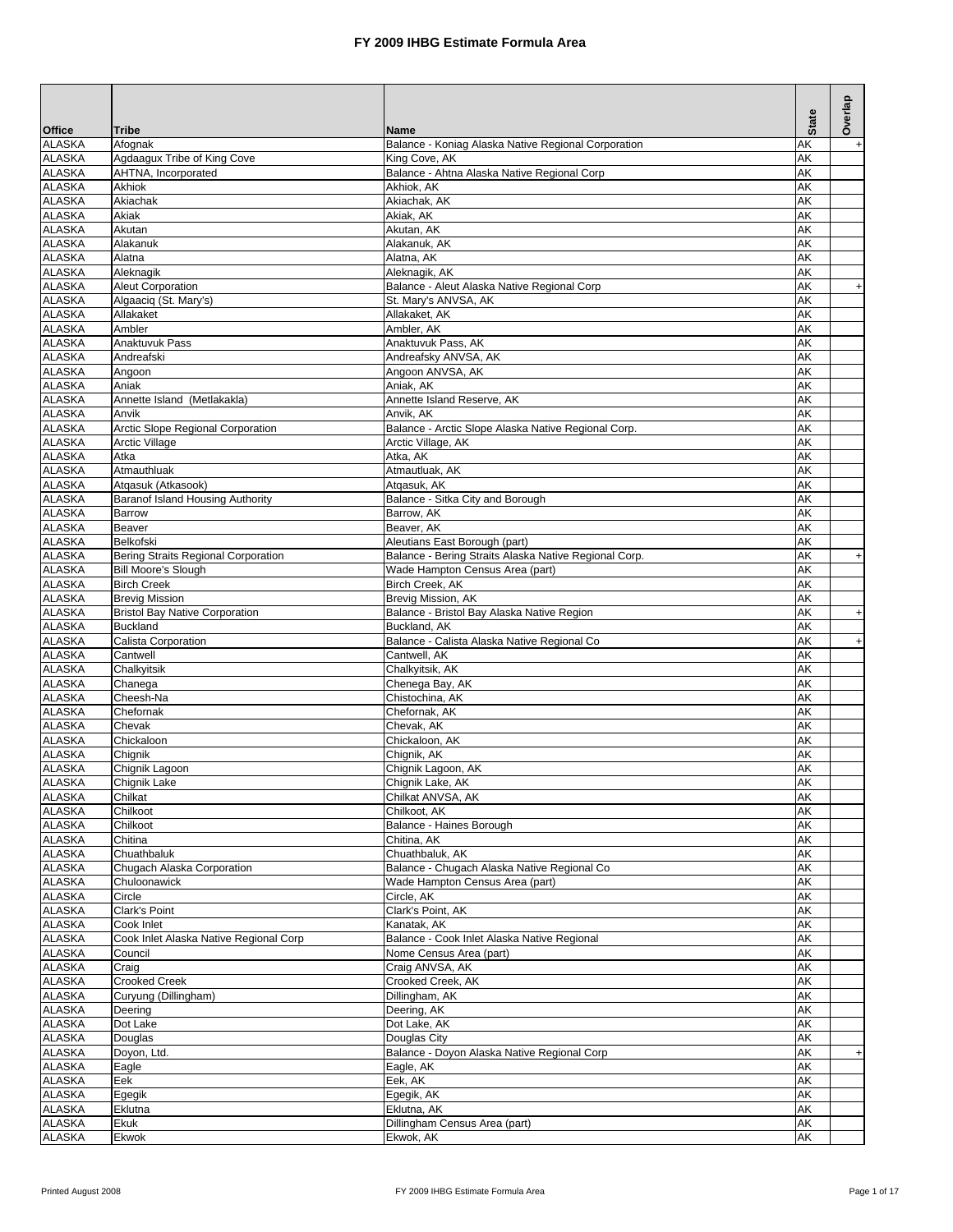|                                |                                            |                                                          | <b>State</b> | Overlap                          |
|--------------------------------|--------------------------------------------|----------------------------------------------------------|--------------|----------------------------------|
| <b>Office</b><br><b>ALASKA</b> | <b>Tribe</b><br>Elim                       | <b>Name</b><br>Balance - Nome Census Area                | AΚ           |                                  |
| <b>ALASKA</b>                  | Emmonak                                    | Emmonak, AK                                              | AK           | $+$                              |
| <b>ALASKA</b>                  | Evansville (Bettles Field)                 | Evansville, AK                                           | AK           |                                  |
| <b>ALASKA</b>                  | Eyak                                       | City of Cordova                                          | AK           |                                  |
| <b>ALASKA</b>                  | Eyak                                       | Eyak ANVSA, AK                                           | AK           |                                  |
| <b>ALASKA</b>                  | <b>False Pass</b>                          | False Pass, AK                                           | AK           |                                  |
| <b>ALASKA</b><br><b>ALASKA</b> | Fort Yukon<br>Gakona                       | Fort Yukon, AK<br>Gakona ANVSA, AK                       | AK<br>AK     |                                  |
| <b>ALASKA</b>                  | Galena                                     | Galena, AK                                               | AK           |                                  |
| <b>ALASKA</b>                  | Gambell                                    | Gambell, AK                                              | AΚ           |                                  |
| <b>ALASKA</b>                  | Georgetown                                 | Georgetown, AK                                           | AK           |                                  |
| <b>ALASKA</b>                  | Golovin (Chinik)                           | Golovin, AK                                              | AΚ           |                                  |
| <b>ALASKA</b>                  | Goodnews Bay                               | Goodnews Bay, AK                                         | AK           |                                  |
| <b>ALASKA</b><br><b>ALASKA</b> | Grayling<br>Gulkana                        | Grayling, AK<br>Gulkana, AK                              | AK<br>AK     |                                  |
| <b>ALASKA</b>                  | Hamilton                                   | Wade Hampton Census Area (part)                          | AK           |                                  |
| <b>ALASKA</b>                  | <b>Healy Lake</b>                          | Healy Lake, AK                                           | AK           |                                  |
| <b>ALASKA</b>                  | <b>Holy Cross</b>                          | Holy Cross, AK                                           | AK           |                                  |
| <b>ALASKA</b>                  | Hoonah                                     | Hoonah, AK                                               | AK           |                                  |
| <b>ALASKA</b>                  | Hooper Bay                                 | Hooper Bay, AK                                           | AK           |                                  |
| <b>ALASKA</b>                  | Hughes                                     | Hughes, AK                                               | AΚ           |                                  |
| <b>ALASKA</b><br><b>ALASKA</b> | Huslia<br>Hydaburg                         | Huslia, AK                                               | AK<br>AK     |                                  |
| <b>ALASKA</b>                  | Igiugig                                    | Hydaburg, AK<br>Igiugig, AK                              | AK           |                                  |
| <b>ALASKA</b>                  | Iliamna                                    | Iliamna, AK                                              | AK           |                                  |
| <b>ALASKA</b>                  | Inalik (Diomede)                           | Inalik, AK                                               | AK           |                                  |
| <b>ALASKA</b>                  | Iqurmuit                                   | Russian Mission, AK                                      | AK           |                                  |
| <b>ALASKA</b>                  | <b>Ivanof Bay</b>                          | Ivanof Bay, AK                                           | AK           |                                  |
| <b>ALASKA</b>                  | Kaguyak                                    | Balance - Koniag Alaska Native Regional Corporation      | AΚ           | $\begin{array}{c} + \end{array}$ |
| <b>ALASKA</b>                  | Kake                                       | Kake ANVSA, AK                                           | AK           |                                  |
| <b>ALASKA</b><br><b>ALASKA</b> | Kaktovik<br>Kalskag                        | Kaktovik, AK<br>Kalskag, AK                              | AK<br>AK     |                                  |
| <b>ALASKA</b>                  | Kaltag                                     | Kaltag, AK                                               | AΚ           |                                  |
| <b>ALASKA</b>                  | Kanatak                                    |                                                          | AK           |                                  |
| <b>ALASKA</b>                  | Karluk                                     | Karluk, AK                                               | AΚ           |                                  |
| <b>ALASKA</b>                  | Kasigluk                                   | Kasigluk, AK                                             | AK           |                                  |
| <b>ALASKA</b>                  | Kassan                                     | Kasaan ANVSA, AK                                         | AΚ           |                                  |
| <b>ALASKA</b>                  | Kenaitze                                   | Kenaitze, AK                                             | AK           |                                  |
| <b>ALASKA</b><br><b>ALASKA</b> | Ketchikan<br>Kiana                         | Balance - Ketchikan Gateway Borough<br>Kiana, AK         | AΚ<br>AK     |                                  |
| <b>ALASKA</b>                  | King Island                                | Balance - Nome Census Area                               | AK           | $\ddot{}$                        |
| <b>ALASKA</b>                  | <b>King Salmon</b>                         | Balance - Bristol Bay Alaska Native Regional Corporation | AK           | $\ddot{}$                        |
| <b>ALASKA</b>                  | Kipnuk                                     | Kipnuk, AK                                               | AK           |                                  |
| <b>ALASKA</b>                  | Kivalina                                   | Kivalina, AK                                             | AK           |                                  |
| <b>ALASKA</b>                  | Klawock                                    | Klawock ANVSA, AK                                        | AK           |                                  |
| <b>ALASKA</b>                  | Kluti Kaah (Copper Center)                 | Copper Center, AK                                        | AK           |                                  |
| <b>ALASKA</b><br><b>ALASKA</b> | Knik<br>Kobuk                              | Knik ANVSA, AK<br>Kobuk, AK                              | AΚ<br>AΚ     |                                  |
| <b>ALASKA</b>                  | Kokhanok                                   | Kokhanok, AK                                             | АK           |                                  |
| <b>ALASKA</b>                  | Koliganek                                  | New Koliganek, AK                                        | AΚ           |                                  |
| <b>ALASKA</b>                  | Kongiganak                                 | Kongiganak, AK                                           | АK           |                                  |
| <b>ALASKA</b>                  | Koniag, Incorporated                       | Balance - Koniag Alaska Native Regional Cor              | AΚ           | $+$                              |
| <b>ALASKA</b>                  | Kotlik                                     | Kotlik, AK                                               | АK           |                                  |
| <b>ALASKA</b><br><b>ALASKA</b> | Kotzebue                                   | Kotzebue, AK<br>Koyuk, AK                                | АK           |                                  |
| <b>ALASKA</b>                  | Koyuk<br>Koyukuk                           | Koyukuk, AK                                              | AΚ<br>АK     |                                  |
| <b>ALASKA</b>                  | Kwethluk                                   | Kwethluk, AK                                             | АK           |                                  |
| <b>ALASKA</b>                  | Kwigillingok                               | Kwigillingok, AK                                         | AΚ           |                                  |
| <b>ALASKA</b>                  | Kwinhagak (Quinhagak)                      | Kwinhagak, AK                                            | АK           |                                  |
| <b>ALASKA</b>                  | Larsen Bay                                 | Larsen Bay, AK                                           | AΚ           |                                  |
| <b>ALASKA</b>                  | Lesnoi (Woody Island)                      | Balance - Koniag Alaska Native Regional Corporation      | AΚ           | $\boldsymbol{+}$                 |
| <b>ALASKA</b>                  | Levelock                                   | Levelock, AK                                             | АK           |                                  |
| <b>ALASKA</b>                  | Lime Village                               | Bethel Census Area (part)<br>Lower Kalskag, AK           | AΚ           |                                  |
| <b>ALASKA</b><br><b>ALASKA</b> | Lower.Kalskag<br><b>Manley Hot Springs</b> | Manley Hot Springs, AK                                   | АK<br>АK     |                                  |
| <b>ALASKA</b>                  | Manokotak                                  | Manokotak, AK                                            | АK           |                                  |
| <b>ALASKA</b>                  | Marshall                                   | Marshall, AK                                             | AΚ           |                                  |
| <b>ALASKA</b>                  | Mary's Igloo                               | Nome Census Area (part)                                  | АK           |                                  |
| <b>ALASKA</b>                  | McGrath                                    | McGrath, AK                                              | AΚ           |                                  |
| <b>ALASKA</b>                  | Mekoryuk                                   | Mekoryuk, AK                                             | АK           |                                  |
| <b>ALASKA</b>                  | Mentasta                                   | Mentasta Lake, AK                                        | AΚ           |                                  |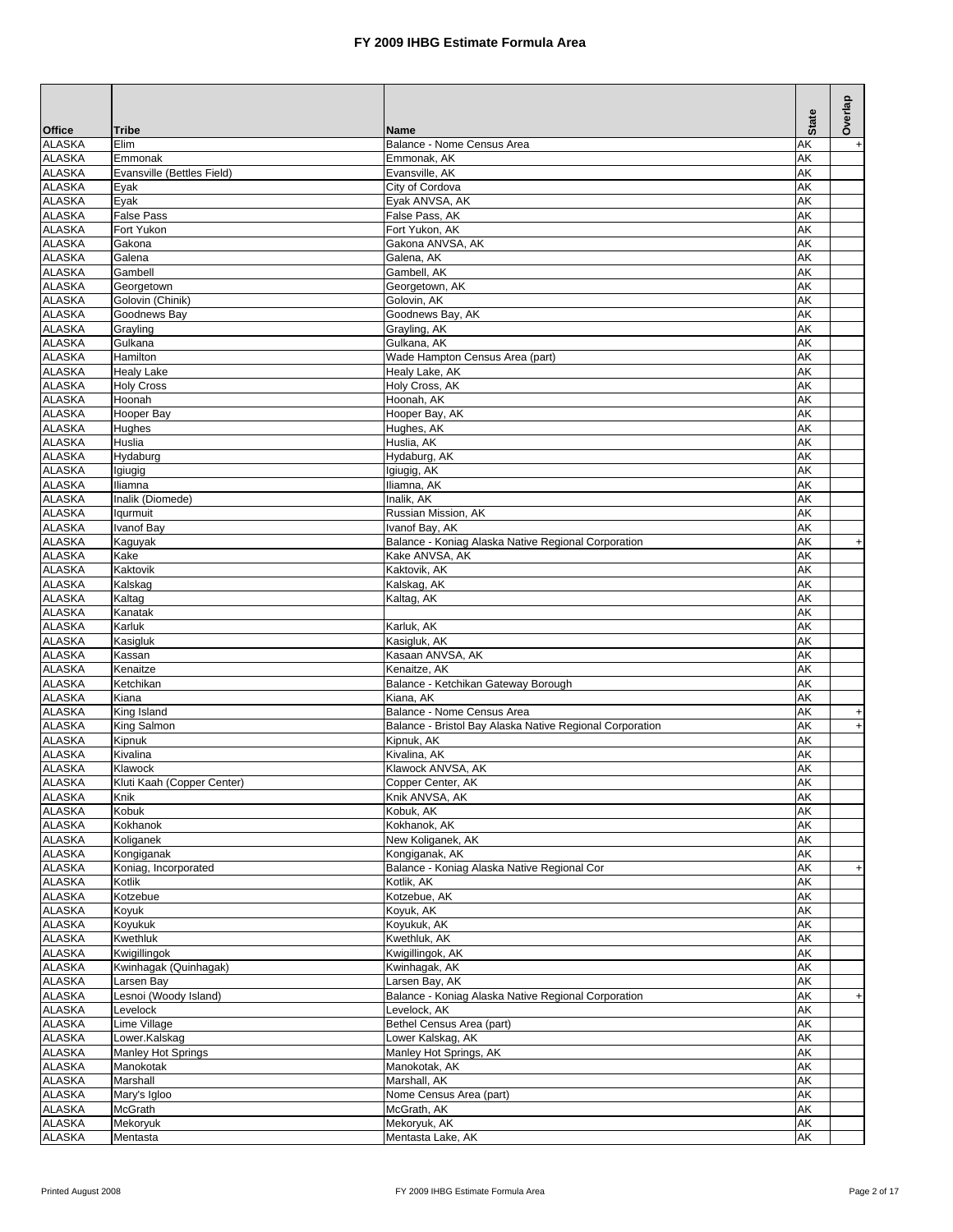|                                |                                                   |                                                                                       |              | Overlap                          |
|--------------------------------|---------------------------------------------------|---------------------------------------------------------------------------------------|--------------|----------------------------------|
| <b>Office</b>                  | <b>Tribe</b>                                      | <b>Name</b>                                                                           | <b>State</b> |                                  |
| <b>ALASKA</b>                  | Minto                                             | Minto, AK                                                                             | AK           |                                  |
| <b>ALASKA</b>                  | Mountain Village (Asa'Carsarmiut)                 | Mountain Village, AK                                                                  | AΚ           |                                  |
| <b>ALASKA</b>                  | Naknek                                            | Naknek, AK                                                                            | AK           |                                  |
| <b>ALASKA</b><br><b>ALASKA</b> | <b>NANA Corporation</b><br>Nanwelek (English Bay) | Balance - NANA Alaska Native Regional Corpo<br>Nanwalek, AK                           | AΚ<br>AK     |                                  |
| <b>ALASKA</b>                  | Napaimute                                         | Bethel Census Area (part)                                                             | AΚ           |                                  |
| <b>ALASKA</b>                  | Napakiak                                          | Napakiak, AK                                                                          | AK           |                                  |
| <b>ALASKA</b>                  | Napaskiak                                         | Napaskiak, AK                                                                         | AΚ           |                                  |
| <b>ALASKA</b>                  | Nelson Lagoon                                     | Nelson Lagoon, AK                                                                     | AK           |                                  |
| <b>ALASKA</b>                  | Nenana                                            | Nenana, AK                                                                            | AΚ           |                                  |
| <b>ALASKA</b><br><b>ALASKA</b> | New Stuyahok<br>Newhalen                          | New Stuyahok, AK<br>Newhalen, AK                                                      | AK<br>AK     |                                  |
| <b>ALASKA</b>                  | Newtok                                            | Newtok, AK                                                                            | AK           |                                  |
| <b>ALASKA</b>                  | Nightmute                                         | Nightmute, AK                                                                         | AK           |                                  |
| <b>ALASKA</b>                  | Nikolai                                           | Nikolai, AK                                                                           | AK           |                                  |
| <b>ALASKA</b>                  | Nikolski                                          | Nikolski, AK                                                                          | AK           |                                  |
| <b>ALASKA</b>                  | Ninilchik                                         | Ninilchik, AK                                                                         | AK           |                                  |
| <b>ALASKA</b><br><b>ALASKA</b> | Noatak<br>Nome                                    | Noatak, AK<br>Balance - Nome Census Area                                              | AK<br>AK     |                                  |
| <b>ALASKA</b>                  | Nondalton                                         | Nondalton, AK                                                                         | AK           | $\ddot{}$                        |
| <b>ALASKA</b>                  | Noorvik                                           | Noorvik, AK                                                                           | AK           |                                  |
| <b>ALASKA</b>                  | Northwav                                          | Balance - Doyon Alaska Native Regional Corp                                           | AK           | $\ddot{}$                        |
| <b>ALASKA</b>                  | Northway                                          | Northway, AK                                                                          | AK           | $\begin{array}{c} + \end{array}$ |
| <b>ALASKA</b>                  | Nuigsut                                           | Nuiqsut, AK                                                                           | AK           |                                  |
| <b>ALASKA</b><br><b>ALASKA</b> | Nulato<br>Nunapitchuk                             | Nulato, AK<br>Nunapitchuk, AK                                                         | AK<br>AK     |                                  |
| <b>ALASKA</b>                  | Ohogamiut                                         | Wade Hampton Census Area (part)                                                       | AK           |                                  |
| <b>ALASKA</b>                  | Old Harbor                                        | Old Harbor, AK                                                                        | AK           |                                  |
| <b>ALASKA</b>                  | Orutsararmuit (Bethel)                            | Bethel, AK                                                                            | AK           |                                  |
| <b>ALASKA</b>                  | Oscarville                                        | Oscarville, AK                                                                        | AK           |                                  |
| <b>ALASKA</b>                  | Ouzinkie                                          | Ouzinkie, AK                                                                          | AΚ           |                                  |
| <b>ALASKA</b><br><b>ALASKA</b> | Paimiut<br>Pauloff Harbor Village                 | Wade Hampton Census Area (part)<br>Balance - Aleut Alaska Native Regional Corporation | AK<br>AΚ     | $\begin{array}{c} + \end{array}$ |
| <b>ALASKA</b>                  | Pedro Bay                                         | Pedro Bay, AK                                                                         | AK           |                                  |
| <b>ALASKA</b>                  | Perryville                                        | Perryville, AK                                                                        | AΚ           |                                  |
| <b>ALASKA</b>                  | Petersburg                                        | Petersburg Census Area                                                                | AK           |                                  |
| <b>ALASKA</b>                  | <b>Pilot Point</b>                                | Pilot Point ANVSA, AK                                                                 | AΚ           |                                  |
| <b>ALASKA</b><br><b>ALASKA</b> | <b>Pilot Station</b><br>Pitka's Point             | Pilot Station, AK<br>Pitkas Point, AK                                                 | AK           |                                  |
| <b>ALASKA</b>                  | Platinum                                          | Platinum, AK                                                                          | AK<br>AK     |                                  |
| <b>ALASKA</b>                  | Point Hope                                        | Point Hope, AK                                                                        | AK           |                                  |
| <b>ALASKA</b>                  | Point Lay                                         | Point Lay, AK                                                                         | AK           |                                  |
| <b>ALASKA</b>                  | Port Graham                                       | Port Graham. AK                                                                       | AK           |                                  |
| <b>ALASKA</b>                  | Port Heiden                                       | Port Heiden, AK                                                                       | AΚ           |                                  |
| <b>ALASKA</b><br><b>ALASKA</b> | Port Lions                                        | Port Lions, AK                                                                        | AK<br>AK     |                                  |
| <b>ALASKA</b>                  | Portage Creek<br>Qagan Tayagungin (Sand Point)    | Portage Creek, AK<br>Sand Point, AK                                                   | AK           |                                  |
| <b>ALASKA</b>                  | Qawalangin (Unalaska)                             | Unalaska, AK                                                                          | АK           |                                  |
| <b>ALASKA</b>                  | Rampart                                           | Rampart, AK                                                                           | АK           |                                  |
| <b>ALASKA</b>                  | <b>Red Devil</b>                                  | Red Devil, AK                                                                         | АK           |                                  |
| <b>ALASKA</b>                  | Ruby                                              | Ruby, AK                                                                              | AΚ           |                                  |
| <b>ALASKA</b><br><b>ALASKA</b> | Saint George<br>Saint Michael                     | St. George, AK<br>St. Michael, AK                                                     | AΚ           |                                  |
| <b>ALASKA</b>                  | Saint Paul                                        | St. Paul ANVSA, AK                                                                    | AΚ<br>АK     |                                  |
| <b>ALASKA</b>                  | Salamatoff                                        | Salamatof, AK                                                                         | АK           |                                  |
| <b>ALASKA</b>                  | Savoonga                                          | Savoonga, AK                                                                          | АK           |                                  |
| <b>ALASKA</b>                  | Saxman                                            | Saxman, AK                                                                            | АK           |                                  |
| <b>ALASKA</b>                  | Scammon Bay                                       | Scammon Bay, AK                                                                       | АK           |                                  |
| <b>ALASKA</b>                  | Selawik                                           | Selawik, AK                                                                           | AK           |                                  |
| <b>ALASKA</b><br><b>ALASKA</b> | Seldovia<br>Shageluk                              | Seldovia, AK<br>Shageluk, AK                                                          | АK<br>AΚ     |                                  |
| <b>ALASKA</b>                  | Shaktoolik                                        | Shaktoolik, AK                                                                        | АK           |                                  |
| <b>ALASKA</b>                  | Sheldon's Point                                   | Nunam Iqua, AK                                                                        | AΚ           |                                  |
| <b>ALASKA</b>                  | Shishmaref                                        | Shishmaref, AK                                                                        | AΚ           |                                  |
| <b>ALASKA</b>                  | Shungnak                                          | Shungnak, AK                                                                          | AΚ           |                                  |
| <b>ALASKA</b><br><b>ALASKA</b> | Skagway<br>Sleetmute                              | Balance - Skagway-Hoonah-Angoon Census Area<br>Sleetmute, AK                          | AΚ<br>AΚ     |                                  |
| <b>ALASKA</b>                  | Solomon                                           | Solomon, AK                                                                           | AΚ           |                                  |
| <b>ALASKA</b>                  | South Naknek                                      | South Naknek, AK                                                                      | AΚ           |                                  |
| <b>ALASKA</b>                  | <b>Stebbins</b>                                   | Stebbins, AK                                                                          | АK           |                                  |
| <b>ALASKA</b>                  | <b>Stevens Village</b>                            | Stevens Village, AK                                                                   | AΚ           |                                  |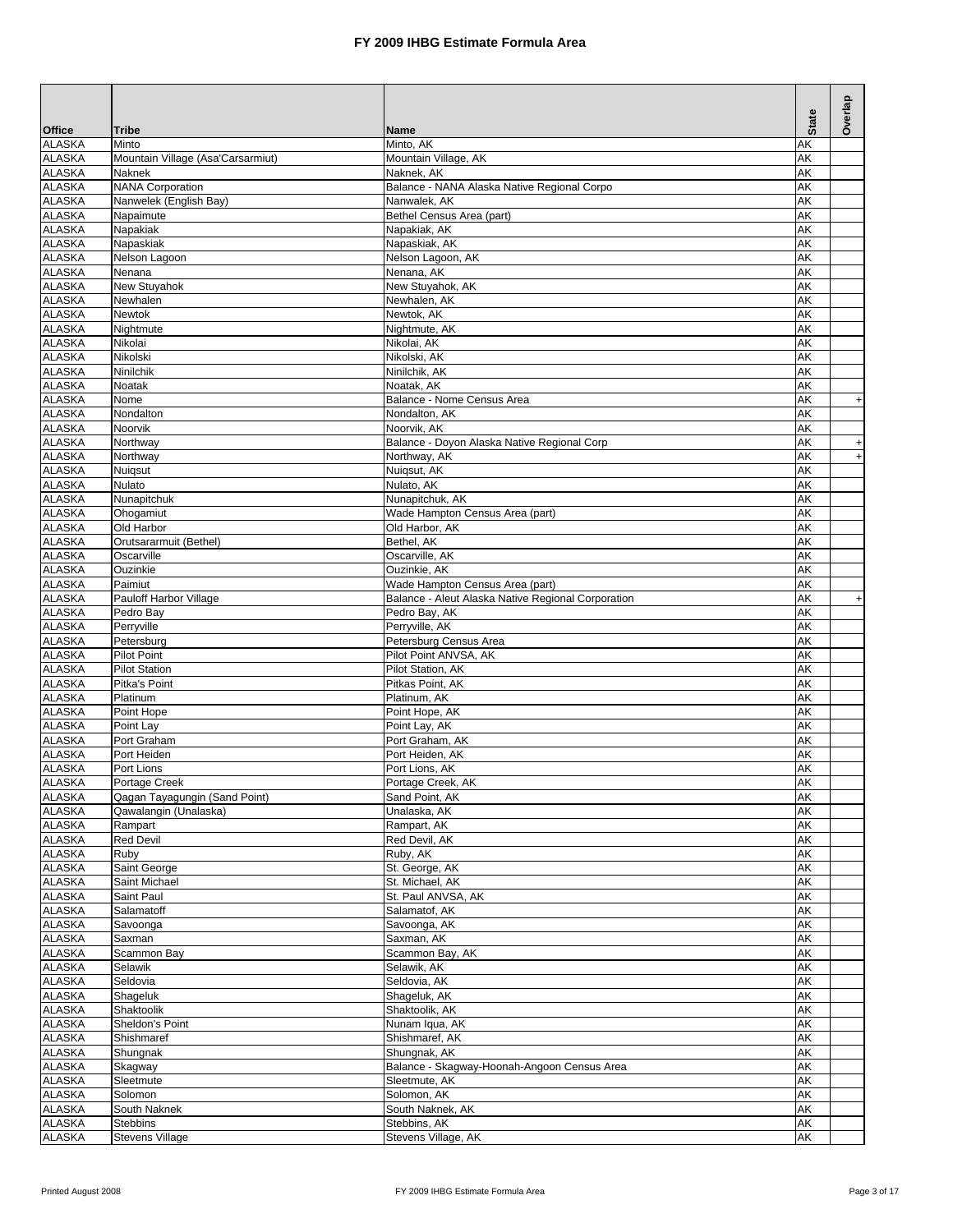|               |                                  |                                                      |              | Overlap   |
|---------------|----------------------------------|------------------------------------------------------|--------------|-----------|
| <b>Office</b> | Tribe                            | <b>Name</b>                                          | <b>State</b> |           |
| <b>ALASKA</b> | <b>Stony River</b>               | Stony River, AK                                      | AK           |           |
| <b>ALASKA</b> | Sun'ag Tribe of Kodiak           | Balance - Koniag Alaska Native Regional Corporation  | AK           | $+$       |
| <b>ALASKA</b> | Takotna                          | Takotna, AK                                          | AK           |           |
| <b>ALASKA</b> | Tanacross                        | Tanacross, AK                                        | AK           |           |
| <b>ALASKA</b> | Tanana                           | Tanana, AK                                           | AK           |           |
| <b>ALASKA</b> | <b>Tatitlek</b>                  | Tatitlek, AK                                         | AK           |           |
| <b>ALASKA</b> | Tazlina                          | Tazlina, AK                                          | AK           |           |
| <b>ALASKA</b> | Telida                           | Telida, AK                                           | AK           |           |
| <b>ALASKA</b> | Teller                           | Teller, AK                                           | AK           |           |
| <b>ALASKA</b> | Tetlin                           | Tetlin, AK                                           | AK           |           |
| <b>ALASKA</b> | Tlingit-Haida Central Council    | Balance - Sealaska Alaska Native Regional C          | AK           |           |
| <b>ALASKA</b> | Togiak                           | Togiak, AK                                           | AK           |           |
| <b>ALASKA</b> | Toksook Bay-Nunakauyarmuit Tribe | Toksook Bay, AK                                      | AK           |           |
| ALASKA        | Tuluksak                         | Tuluksak, AK                                         | AK           |           |
| <b>ALASKA</b> | Tuntutuliak                      | Tuntutuliak, AK                                      | AK           |           |
| <b>ALASKA</b> | Tununak                          | Tununak. AK                                          | AK           |           |
| <b>ALASKA</b> | <b>Twin Hills</b>                | Twin Hills, AK                                       | AK           |           |
| <b>ALASKA</b> | Tyonek                           | Tyonek, AK                                           | AK           |           |
| <b>ALASKA</b> | Ugashik                          | Ugashik, AK                                          | AK           |           |
| <b>ALASKA</b> | Umkumiute                        | Balance - Calista Alaska Native Regional Corporation | AK           | $\ddot{}$ |
| <b>ALASKA</b> | Unalakleet                       | Unalakleet, AK                                       | AK           |           |
| <b>ALASKA</b> | Unga                             | Balance - Aleut Alaska Native Regional Corporation   | AK           | +         |
| ALASKA        | Venetie                          | Balance Doyon Alaska Native Regional Corporation     | AK           | $\ddot{}$ |
| <b>ALASKA</b> | Wainwright                       | Wainwright, AK                                       | AK           |           |
| <b>ALASKA</b> | Wales                            | Wales, AK                                            | AK           |           |
| <b>ALASKA</b> | <b>White Mountain</b>            | White Mountain, AK                                   | AK           |           |
| <b>ALASKA</b> | Wrangell                         | <b>Wrangell Census Area</b>                          | AK           |           |
| <b>ALASKA</b> | Yakutat                          | Yakutat ANVSA, AK                                    | AK           |           |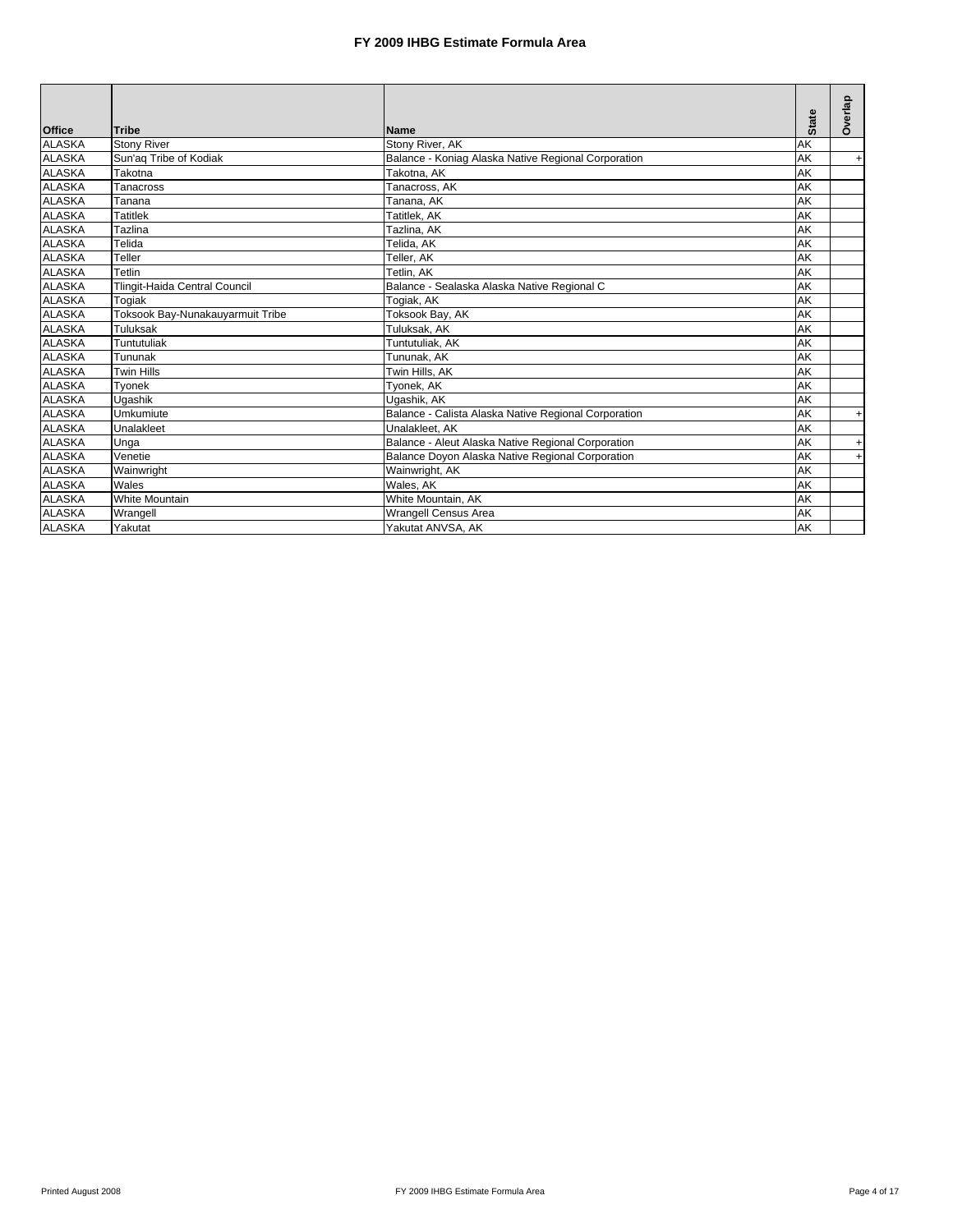| <b>Office</b>                    | <b>Tribe</b>                                         | Name                                                                                                    | <b>State</b>    | Overlap                          |
|----------------------------------|------------------------------------------------------|---------------------------------------------------------------------------------------------------------|-----------------|----------------------------------|
| <b>CHICAGO</b>                   | Aroostook Band of Micmac                             | Aroostook Band of Micmac. ME                                                                            | мЕ              |                                  |
| <b>CHICAGO</b>                   | Aroostook Band of Micmac                             | Balance - Aroostook County                                                                              | ME              | $\ddot{}$                        |
| <b>CHICAGO</b>                   | <b>Bad River Band</b>                                | <b>Bad River Reservation, WI</b>                                                                        | WI              |                                  |
| <b>CHICAGO</b>                   | <b>Bad River Band</b><br><b>Bad River Band</b>       | Balance - Ashland County                                                                                | WI              |                                  |
| <b>CHICAGO</b><br><b>CHICAGO</b> | Bay Mills Indian Community                           | Balance - Iron County<br>Bay Mills Reservation and Off-Reservation Trust Land, MI                       | WI<br>MI        | $\begin{array}{c} + \end{array}$ |
| <b>CHICAGO</b>                   | Bay Mills Indian Community                           | Balance - Chippewa County                                                                               | MI              | $\begin{array}{c} + \end{array}$ |
| <b>CHICAGO</b>                   | Boise Forte Band of Minnesota Chippewa               | Bois Forte Reservation, MN                                                                              | <b>MN</b>       |                                  |
| <b>CHICAGO</b>                   | Catawba Indian Tribe                                 | Balance - Cabarrus County                                                                               | NC              |                                  |
| <b>CHICAGO</b>                   | Catawba Indian Tribe                                 | <b>Balance - Cleveland County</b>                                                                       | NC              |                                  |
| <b>CHICAGO</b>                   | Catawba Indian Tribe                                 | Balance - Gaston County                                                                                 | ΝC              |                                  |
| <b>CHICAGO</b><br><b>CHICAGO</b> | Catawba Indian Tribe<br>Catawba Indian Tribe         | Balance - Mecklenburg County<br>Balance - Rutherford County                                             | NC<br>NС        |                                  |
| <b>CHICAGO</b>                   | Catawba Indian Tribe                                 | <b>Balance - Union County</b>                                                                           | <b>NC</b>       |                                  |
| <b>CHICAGO</b>                   | Catawba Indian Tribe                                 | Balance - Abbeville County                                                                              | SC              |                                  |
| <b>CHICAGO</b>                   | Catawba Indian Tribe                                 | Balance - Aiken County                                                                                  | SC              |                                  |
| <b>CHICAGO</b>                   | Catawba Indian Tribe                                 | Balance - Allendale County                                                                              | SC              |                                  |
| <b>CHICAGO</b>                   | Catawba Indian Tribe                                 | Balance - Anderson County                                                                               | SC              |                                  |
| <b>CHICAGO</b><br><b>CHICAGO</b> | Catawba Indian Tribe<br>Catawba Indian Tribe         | Balance - Bamberg County<br><b>Balance - Barnwell County</b>                                            | SC<br>SC        |                                  |
| <b>CHICAGO</b>                   | Catawba Indian Tribe                                 | <b>Balance - Beaufort County</b>                                                                        | SC              |                                  |
| <b>CHICAGO</b>                   | Catawba Indian Tribe                                 | <b>Balance - Berkeley County</b>                                                                        | SC              |                                  |
| <b>CHICAGO</b>                   | Catawba Indian Tribe                                 | Balance - Calhoun County                                                                                | SC              |                                  |
| <b>CHICAGO</b>                   | Catawba Indian Tribe                                 | Balance - Charleston County                                                                             | SC              |                                  |
| <b>CHICAGO</b>                   | Catawba Indian Tribe                                 | Balance - Cherokee County                                                                               | SC              |                                  |
| <b>CHICAGO</b>                   | Catawba Indian Tribe                                 | <b>Balance - Chester County</b>                                                                         | SC              |                                  |
| <b>CHICAGO</b><br><b>CHICAGO</b> | Catawba Indian Tribe<br>Catawba Indian Tribe         | Balance - Chesterfield County<br>Balance - Clarendon County                                             | SC<br>SC        |                                  |
| <b>CHICAGO</b>                   | Catawba Indian Tribe                                 | Balance - Colleton County                                                                               | SC              |                                  |
| <b>CHICAGO</b>                   | Catawba Indian Tribe                                 | Balance - Darlington County                                                                             | SC              |                                  |
| <b>CHICAGO</b>                   | Catawba Indian Tribe                                 | Balance - Dillon County                                                                                 | SC              |                                  |
| <b>CHICAGO</b>                   | Catawba Indian Tribe                                 | Balance - Dorchester County                                                                             | SC              |                                  |
| <b>CHICAGO</b>                   | Catawba Indian Tribe                                 | Balance - Edgefield County                                                                              | SC              |                                  |
| <b>CHICAGO</b><br><b>CHICAGO</b> | Catawba Indian Tribe<br>Catawba Indian Tribe         | Balance - Fairfield County<br>Balance - Florence County                                                 | SC<br>SC        |                                  |
| <b>CHICAGO</b>                   | Catawba Indian Tribe                                 | Balance - Georgetown County                                                                             | SC              |                                  |
| <b>CHICAGO</b>                   | Catawba Indian Tribe                                 | Balance - Greenville County                                                                             | SC              |                                  |
| <b>CHICAGO</b>                   | Catawba Indian Tribe                                 | Balance - Greenwood County                                                                              | SC              |                                  |
| <b>CHICAGO</b>                   | Catawba Indian Tribe                                 | Balance - Hampton County                                                                                | SC              |                                  |
| <b>CHICAGO</b>                   | Catawba Indian Tribe                                 | Balance - Horry County                                                                                  | SC              |                                  |
| <b>CHICAGO</b><br><b>CHICAGO</b> | Catawba Indian Tribe<br>Catawba Indian Tribe         | Balance - Jasper County<br>Balance - Kershaw County                                                     | SC<br>SC        |                                  |
| <b>CHICAGO</b>                   | Catawba Indian Tribe                                 | Balance - Lancaster County                                                                              | SC              |                                  |
| <b>CHICAGO</b>                   | Catawba Indian Tribe                                 | Balance - Laurens County                                                                                | SC              |                                  |
| <b>CHICAGO</b>                   | Catawba Indian Tribe                                 | Balance - Lee County                                                                                    | SC              |                                  |
| <b>CHICAGO</b>                   | Catawba Indian Tribe                                 | Balance - Lexington County                                                                              | $\overline{SC}$ |                                  |
| <b>CHICAGO</b>                   | Catawba Indian Tribe                                 | Balance - McCormick County                                                                              | SC              |                                  |
| <b>CHICAGO</b>                   | Catawba Indian Tribe                                 | <b>Balance - Marion County</b>                                                                          | SC              |                                  |
| <b>CHICAGO</b><br><b>CHICAGO</b> | Catawba Indian Tribe<br>Catawba Indian Tribe         | Balance - Marlboro County<br><b>Balance - Newberry County</b>                                           | SC<br>SC        |                                  |
| <b>CHICAGO</b>                   | Catawba Indian Tribe                                 | Balance - Oconee County                                                                                 | SC              |                                  |
| <b>CHICAGO</b>                   | Catawba Indian Tribe                                 | Balance - Orangeburg County                                                                             | SC              |                                  |
| <b>CHICAGO</b>                   | Catawba Indian Tribe                                 | Balance - Pickens County                                                                                | SC              |                                  |
| <b>CHICAGO</b>                   | Catawba Indian Tribe                                 | Balance - Richland County                                                                               | SC              |                                  |
| <b>CHICAGO</b>                   | Catawba Indian Tribe                                 | Balance - Saluda County                                                                                 | SC              |                                  |
| <b>CHICAGO</b><br><b>CHICAGO</b> | Catawba Indian Tribe<br>Catawba Indian Tribe         | Balance - Spartanburg County<br><b>Balance - Sumter County</b>                                          | SC<br>SC        |                                  |
| <b>CHICAGO</b>                   | Catawba Indian Tribe                                 | Balance - Union County                                                                                  | SC              |                                  |
| <b>CHICAGO</b>                   | Catawba Indian Tribe                                 | Balance - Williamsburg County                                                                           | SC              |                                  |
| <b>CHICAGO</b>                   | Catawba Indian Tribe                                 | Catawba Reservation, SC                                                                                 | SC              |                                  |
| <b>CHICAGO</b>                   | Catawba Indian Tribe                                 | Balance - York County                                                                                   | SC              |                                  |
| <b>CHICAGO</b>                   | Cayuga Nation                                        | Cayuga Nation, NY                                                                                       | ΝY<br>NY        |                                  |
| <b>CHICAGO</b><br><b>CHICAGO</b> | Cayuga Nation<br>Coharie State Tribe                 | Balance - Erie County<br>Coharie, NC                                                                    | NC              |                                  |
| <b>CHICAGO</b>                   | Eastern Cherokee                                     | Eastern Cherokee Reservation, NC                                                                        | NC.             |                                  |
| <b>CHICAGO</b>                   | Fond Du Lac Band of Minnesota Chippewa               | Fond du Lac Reservation and Off-Reservation Trust Land, MN-WI                                           | MN              |                                  |
| <b>CHICAGO</b>                   | Fond Du Lac Band of Minnesota Chippewa               | <b>Balance - Carlton County</b>                                                                         | MN              |                                  |
| <b>CHICAGO</b>                   | Fond Du Lac Band of Minnesota Chippewa               | Balance - St. Louis County                                                                              | MN              |                                  |
| <b>CHICAGO</b>                   | Fond Du Lac Band of Minnesota Chippewa               | Fond du Lac Reservation and Off-Reservation Trust Land, MN-WI                                           | WI              |                                  |
| <b>CHICAGO</b><br><b>CHICAGO</b> | Forest County Potawatami<br>Forest County Potawatami | Forest County Potawatomi Community and Off-Reservation Trust Land, WI<br><b>Balance - Forest County</b> | WI<br>WI        | $+$                              |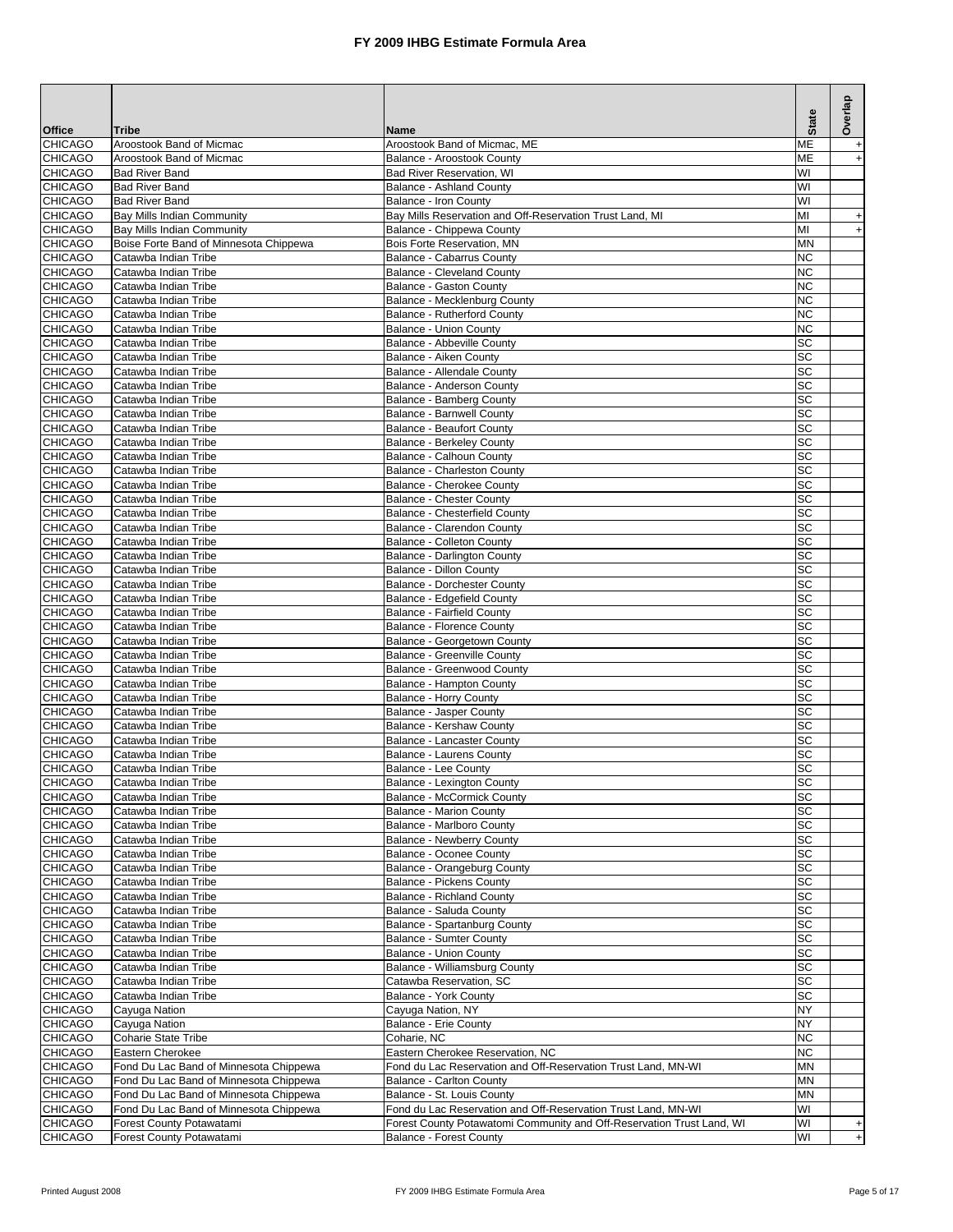|                                  |                                                            |                                                                                               |                 | Overlap                          |
|----------------------------------|------------------------------------------------------------|-----------------------------------------------------------------------------------------------|-----------------|----------------------------------|
| <b>Office</b>                    | <b>Tribe</b>                                               | <b>Name</b>                                                                                   | <b>State</b>    |                                  |
| <b>CHICAGO</b>                   | Grand Portage Band of Minn. Chippewa                       | Grand Portage Reservation and Off-Reservation Trust Land, MN.                                 | MN              |                                  |
| <b>CHICAGO</b>                   | Grand Portage Band of Minn. Chippewa                       | Balance - Cook County                                                                         | <b>MN</b>       |                                  |
| CHICAGO<br><b>CHICAGO</b>        | <b>Grand Traverse Band</b><br><b>Grand Traverse Band</b>   | Grand Traverse Reservation and Off-Reservation Trust Land, MI<br>Balance - Antrim County      | MI<br>MI        | $\ddot{}$<br>$\ddot{}$           |
| <b>CHICAGO</b>                   | <b>Grand Traverse Band</b>                                 | Balance - Benzie County                                                                       | MI              | $\ddot{}$                        |
| <b>CHICAGO</b>                   | <b>Grand Traverse Band</b>                                 | Balance - Charlevoix County                                                                   | MI              | $\ddot{}$                        |
| <b>CHICAGO</b>                   | <b>Grand Traverse Band</b>                                 | Balance - Grand Traverse County                                                               | MI              | $\ddot{}$                        |
| <b>CHICAGO</b>                   | <b>Grand Traverse Band</b>                                 | Balance - Leelanau County                                                                     | мі              | $\begin{array}{c} + \end{array}$ |
| <b>CHICAGO</b>                   | <b>Grand Traverse Band</b>                                 | Balance - Manistee County                                                                     | мі              | $\ddot{}$                        |
| <b>CHICAGO</b>                   | Haliwa-Saponi State Tribe                                  | Haliwa-Saponi, NC                                                                             | <b>NC</b>       |                                  |
| <b>CHICAGO</b><br><b>CHICAGO</b> | Hannahville Community<br><b>Ho-Chunk Nation</b>            | Hannahville Community and Off-Reservation Trust Land, MI<br><b>Houston County Trust Lands</b> | MI<br><b>MN</b> |                                  |
| <b>CHICAGO</b>                   | <b>Ho-Chunk Nation</b>                                     | Ho-Chunk Reservation and Off-Reservation Trust Land, MN-WI                                    | WI              |                                  |
| <b>CHICAGO</b>                   | Ho-Chunk Nation                                            | Balance - Adams County                                                                        | WI              |                                  |
| <b>CHICAGO</b>                   | <b>Ho-Chunk Nation</b>                                     | Balance - Clark County                                                                        | WI              |                                  |
| <b>CHICAGO</b>                   | <b>Ho-Chunk Nation</b>                                     | Balance - Columbia County                                                                     | WI              |                                  |
| <b>CHICAGO</b>                   | Ho-Chunk Nation                                            | <b>Balance - Crawford County</b>                                                              | WI              |                                  |
| <b>CHICAGO</b>                   | <b>Ho-Chunk Nation</b>                                     | Balance - Dane County                                                                         | WI              |                                  |
| <b>CHICAGO</b><br><b>CHICAGO</b> | Ho-Chunk Nation<br><b>Ho-Chunk Nation</b>                  | Balance - Eau Claire County<br>Balance - Jackson County                                       | WI<br>WI        |                                  |
| <b>CHICAGO</b>                   | <b>Ho-Chunk Nation</b>                                     | Balance - Juneau County                                                                       | WI              |                                  |
| <b>CHICAGO</b>                   | <b>Ho-Chunk Nation</b>                                     | Balance - La Crosse County                                                                    | WI              |                                  |
| <b>CHICAGO</b>                   | <b>Ho-Chunk Nation</b>                                     | Balance - Monroe County                                                                       | WI              |                                  |
| <b>CHICAGO</b>                   | <b>Ho-Chunk Nation</b>                                     | Balance - Sauk County                                                                         | WI              |                                  |
| CHICAGO                          | <b>Ho-Chunk Nation</b>                                     | Balance - Shawano County                                                                      | WI              |                                  |
| <b>CHICAGO</b>                   | <b>Ho-Chunk Nation</b>                                     | Balance - Trempealeau County                                                                  | WI              |                                  |
| <b>CHICAGO</b>                   | <b>Ho-Chunk Nation</b>                                     | Balance - Vernon County                                                                       | WI              |                                  |
| CHICAGO<br><b>CHICAGO</b>        | <b>Ho-Chunk Nation</b><br><b>Houlton Band of Maliseets</b> | Balance - Wood County<br>Houlton Maliseets Trust Land, ME                                     | WI<br>ME        |                                  |
| <b>CHICAGO</b>                   | <b>Houlton Band of Maliseets</b>                           | Balance - Aroostook County                                                                    | <b>ME</b>       | $\ddot{}$<br>$\ddot{}$           |
| <b>CHICAGO</b>                   | Huron Band of Potawatomi                                   | Huron Potawatomi Reservation, MI                                                              | MI              |                                  |
| <b>CHICAGO</b>                   | Huron Band of Potawatomi                                   | Balance - Calhoun County                                                                      | MI              |                                  |
| <b>CHICAGO</b>                   | Keweenaw Bay Indian Community                              | L'Anse Reservation and Off-Reservation Trust Land, MI                                         | MI              | $\begin{array}{c} + \end{array}$ |
| <b>CHICAGO</b>                   | Keweenaw Bay Indian Community                              | Balance - Baraga County                                                                       | MI              | $\begin{array}{c} + \end{array}$ |
| <b>CHICAGO</b>                   | Keweenaw Bay Indian Community                              | Balance - Marquette County                                                                    | MI              | $\ddot{}$                        |
| <b>CHICAGO</b>                   | Keweenaw Bay Indian Community                              | Ontonagon County (part)                                                                       | MI              | $\ddot{}$                        |
| <b>CHICAGO</b><br><b>CHICAGO</b> | Lac Courte Oreilles<br>Lac Courte Oreilles                 | Lac Courte Oreilles Reservation and Off-Reservation Trust Land, WI<br>Balance - Sawyer County | WI<br>WI        |                                  |
| <b>CHICAGO</b>                   | Lac Du Flambeau Band                                       | Lac du Flambeau Reservation, WI                                                               | WI              |                                  |
| <b>CHICAGO</b>                   | Lac Du Flambeau Band                                       | Balance -- Vilas County                                                                       | WI              |                                  |
| <b>CHICAGO</b>                   | Lac Vieux Desert Band                                      | Lac Vieux Desert Reservation, MI                                                              | MI              |                                  |
| <b>CHICAGO</b>                   | Leech Lake Band of Minnesota Chippewa                      | Balance - Beltrami County                                                                     | <b>MN</b>       |                                  |
| <b>CHICAGO</b>                   | Leech Lake Band of Minnesota Chippewa                      | Leech Lake Reservation and Off-Reservation Trust Land, MN                                     | <b>MN</b>       |                                  |
| <b>CHICAGO</b>                   | Little River Band of Ottawa                                | Balance - Lake County                                                                         | МΙ              |                                  |
| <b>CHICAGO</b><br><b>CHICAGO</b> | Little River Band of Ottawa<br>Little River Band of Ottawa | Manistee County (part)<br>Balance - Mason County                                              | MI<br>MI        |                                  |
| <b>CHICAGO</b>                   | Little River Band of Ottawa                                | Balance - Wexford County                                                                      | MI              |                                  |
| <b>CHICAGO</b>                   | Little Traverse Bay Band                                   | Balance - Charlevoix County                                                                   | MI              | $\ddot{}$                        |
| <b>CHICAGO</b>                   | Little Traverse Bay Band                                   | Balance - Cheboygan County                                                                    | MI              | $\ddot{}$                        |
| <b>CHICAGO</b>                   | Little Traverse Bay Band                                   | <b>Emmet County</b>                                                                           | MI              | $\ddot{}$                        |
| <b>CHICAGO</b>                   | Little Traverse Bay Band                                   | <b>Balance - Emmet County</b>                                                                 | MI              | $\ddot{}$                        |
| <b>CHICAGO</b>                   | Lower Sioux                                                | Lower Sioux Reservation, MN                                                                   | MN              |                                  |
| CHICAGO<br><b>CHICAGO</b>        | Lower Sioux<br>Lumbee State Tribe                          | Balance - Redwood County<br>Lumbee, NC                                                        | MN<br>NC.       |                                  |
| <b>CHICAGO</b>                   | Lumbee State Tribe                                         | Balance - Cumberland County                                                                   | <b>NC</b>       |                                  |
| <b>CHICAGO</b>                   | Mashpee Wampanoag                                          | Balance - Barnstable County                                                                   | MA              |                                  |
| CHICAGO                          | Match-e-be-nash-she-wish Band of Potta                     | Balance - Allegan County                                                                      | MI              | $\begin{array}{c} + \end{array}$ |
| <b>CHICAGO</b>                   | Match-e-be-nash-she-wish Band of Potta                     | <b>Balance - Barry County</b>                                                                 | MI              | $\ddot{}$                        |
| <b>CHICAGO</b>                   | Match-e-be-nash-she-wish Band of Potta                     | Balance - Kalamazoo County                                                                    | MI              | $\ddot{}$                        |
| <b>CHICAGO</b>                   | Match-e-be-nash-she-wish Band of Potta                     | Balance - Kent County                                                                         | MI              | $\begin{array}{c} + \end{array}$ |
| <b>CHICAGO</b>                   | Match-e-be-nash-she-wish Band of Potta                     | Balance - Ottawa County                                                                       | MI              | $\ddot{}$                        |
| <b>CHICAGO</b><br><b>CHICAGO</b> | Menominee Indian Tribe<br>Miccosukee Tribe                 | Menominee Reservation and Off-Reservation Trust Land, WI<br>Broward County (part)             | WI<br>FL        |                                  |
| <b>CHICAGO</b>                   | Miccosukee Tribe                                           | Miami-Dade County (part)                                                                      | FL              |                                  |
| <b>CHICAGO</b>                   | Mille Lacs Band of Minnesota Chippewa                      | Mille Lacs Reservation and Off-Reservation Trust Land, MN                                     | <b>MN</b>       |                                  |
| <b>CHICAGO</b>                   | Mille Lacs Band of Minnesota Chippewa                      | Balance - Crow Wing County                                                                    | MN              |                                  |
| <b>CHICAGO</b>                   | Mille Lacs Band of Minnesota Chippewa                      | Balance - Mille Lacs County                                                                   | MN              |                                  |
| <b>CHICAGO</b>                   | Mille Lacs Band of Minnesota Chippewa                      | Balance - Pine County                                                                         | <b>MN</b>       |                                  |
| <b>CHICAGO</b><br><b>CHICAGO</b> | Mississippi Choctaw Tribe                                  | Mississippi Choctaw Reservation and Off-Reservation Trust Land, MS                            | <b>MS</b>       |                                  |
| <b>CHICAGO</b>                   | Mississippi Choctaw Tribe<br>Mississippi Choctaw Tribe     | Balance - Jackson County<br>Balance - Jasper County                                           | MS<br>МS        |                                  |
|                                  |                                                            |                                                                                               |                 |                                  |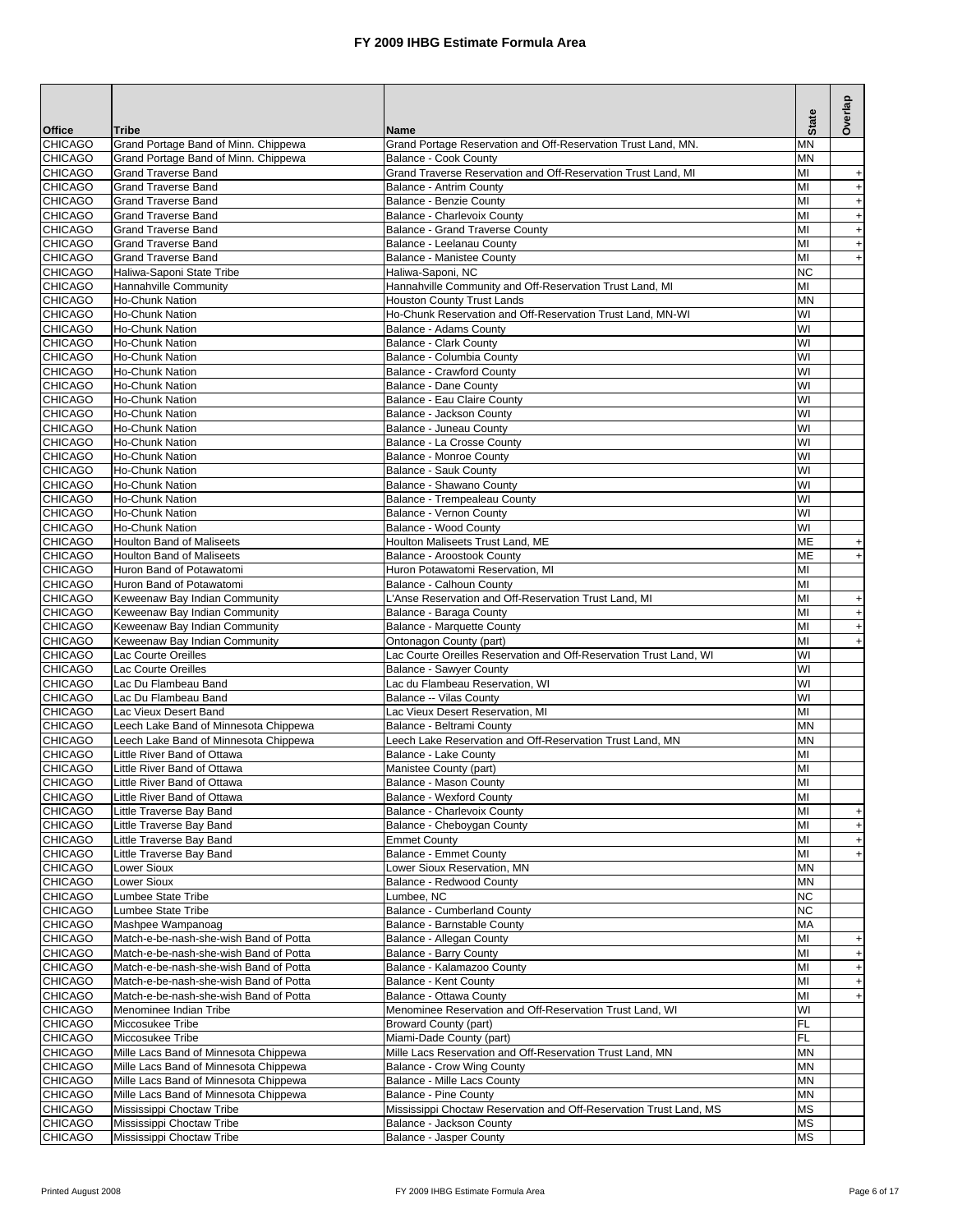|                                  |                                                              |                                                                                           | <b>State</b>           | Overlap                                 |
|----------------------------------|--------------------------------------------------------------|-------------------------------------------------------------------------------------------|------------------------|-----------------------------------------|
| <b>Office</b>                    | Tribe                                                        | Name                                                                                      |                        |                                         |
| <b>CHICAGO</b><br><b>CHICAGO</b> | Mississippi Choctaw Tribe<br>Mississippi Choctaw Tribe       | Balance - Jones County<br>Balance - Kemper County                                         | МS<br>ΜS               |                                         |
| CHICAGO                          | Mississippi Choctaw Tribe                                    | Balance - Leake County                                                                    | ΜS                     |                                         |
| <b>CHICAGO</b>                   | Mississippi Choctaw Tribe                                    | Balance - Neshoba County                                                                  | <b>MS</b>              |                                         |
| <b>CHICAGO</b>                   | Mississippi Choctaw Tribe                                    | Balance - Newton County                                                                   | <b>MS</b>              |                                         |
| <b>CHICAGO</b>                   | Mississippi Choctaw Tribe                                    | Balance - Scott County                                                                    | <b>MS</b>              |                                         |
| <b>CHICAGO</b>                   | Mississippi Choctaw Tribe                                    | Balance - Winston County                                                                  | <b>MS</b><br>ΤN        |                                         |
| <b>CHICAGO</b><br><b>CHICAGO</b> | Mississippi Choctaw Tribe<br>MOWA Band of Choctaw Indians    | Balance - Lauderdale County<br><b>MOWA Choctaw, AL</b>                                    | AL                     |                                         |
| <b>CHICAGO</b>                   | <b>MOWA Band of Choctaw Indians</b>                          | Balance - Washington County                                                               | AL                     |                                         |
| <b>CHICAGO</b>                   | Narragansett Tribe                                           | Narragansett Reservation, RI                                                              | <b>RI</b>              |                                         |
| <b>CHICAGO</b>                   | Narragansett Tribe                                           | Balance - Washington County                                                               | RI                     |                                         |
| <b>CHICAGO</b>                   | Oneida Nation of New York                                    | Balance - Chenango County                                                                 | NY                     |                                         |
| <b>CHICAGO</b><br><b>CHICAGO</b> | Oneida Nation of New York<br>Oneida Nation of New York       | <b>Balance - Cortland County</b><br><b>Balance - Herkimer County</b>                      | NY<br>NY               |                                         |
| <b>CHICAGO</b>                   | Oneida Nation of New York                                    | Oneida (NY) Reservation, NY                                                               | NY                     |                                         |
| <b>CHICAGO</b>                   | Oneida Nation of New York                                    | Balance - Madison County                                                                  | NY                     |                                         |
| <b>CHICAGO</b>                   | Oneida Nation of New York                                    | Balance - Oneida County                                                                   | NY                     |                                         |
| <b>CHICAGO</b>                   | Oneida Nation of New York                                    | Balance - Onondaga County                                                                 | NY                     |                                         |
| <b>CHICAGO</b>                   | Oneida Tribe                                                 | Oneida (WI) Reservation and Off-Reservation Trust Land, WI                                | WI                     |                                         |
| <b>CHICAGO</b>                   | Oneida Tribe                                                 | Balance - Brown County                                                                    | WI                     |                                         |
| <b>CHICAGO</b>                   | Oneida Tribe                                                 | Balance - Outagamie County                                                                | WI<br>NY               |                                         |
| <b>CHICAGO</b><br><b>CHICAGO</b> | Onondaga Nation<br>Passamaquoddy Indian Tribe                | Onondaga Reservation, NY<br>Indian Township Reservation, ME                               | ME                     |                                         |
| <b>CHICAGO</b>                   | Penobscot Tribe                                              | Penobscot Reservation and Off-Reservation Trust Land, ME                                  | ME                     |                                         |
| <b>CHICAGO</b>                   | Penobscot Tribe                                              | Balance - Penobscot County                                                                | ME                     |                                         |
| <b>CHICAGO</b>                   | Pleasant Point                                               | Franklin County (part)                                                                    | МЕ                     |                                         |
| <b>CHICAGO</b>                   | <b>Pleasant Point</b>                                        | Hancock County (part)                                                                     | ME                     |                                         |
| <b>CHICAGO</b>                   | <b>Pleasant Point</b>                                        | Penobscot County (part)                                                                   | ME                     |                                         |
| <b>CHICAGO</b><br><b>CHICAGO</b> | <b>Pleasant Point</b><br><b>Pleasant Point</b>               | Somerset County (part)<br>Pleasant Point Reservation, ME                                  | <b>ME</b><br><b>ME</b> |                                         |
| <b>CHICAGO</b>                   | <b>Pleasant Point</b>                                        | Washington County (part)                                                                  | <b>ME</b>              |                                         |
| <b>CHICAGO</b>                   | <b>Pleasant Point</b>                                        | Balance - Washington County                                                               | ME                     |                                         |
| <b>CHICAGO</b>                   | Poarch Band of Creek Indians                                 | Balance - Baldwin County                                                                  | AL                     |                                         |
| <b>CHICAGO</b>                   | Poarch Band of Creek Indians                                 | Poarch Creek Reservation and Off-Reservation Trust Land, AL                               | AL                     |                                         |
| <b>CHICAGO</b>                   | Poarch Band of Creek Indians                                 | Balance - Escambia County                                                                 | AL                     |                                         |
| <b>CHICAGO</b><br><b>CHICAGO</b> | Poarch Band of Creek Indians<br>Poarch Band of Creek Indians | Balance - Mobile County<br>Balance - Monroe County                                        | AL<br>AL               |                                         |
| <b>CHICAGO</b>                   | Poarch Band of Creek Indians                                 | Poarch Creek Reservation and Off-Reservation Trust Land, AL                               | <b>FL</b>              |                                         |
| <b>CHICAGO</b>                   | Poarch Band of Creek Indians                                 | Balance - Escambia County                                                                 | FL                     |                                         |
| <b>CHICAGO</b>                   | Pokagon Band of Potawatomi                                   | <b>Balance - Elkhart County</b>                                                           | IN                     | $\ddot{}$                               |
| <b>CHICAGO</b>                   | Pokagon Band of Potawatomi                                   | Balance - Kosciusko County                                                                | IN                     | $\ddot{}$                               |
| <b>CHICAGO</b>                   | Pokagon Band of Potawatomi                                   | Balance - LaPorte County                                                                  | IN                     | $+$                                     |
| CHICAGO<br><b>CHICAGO</b>        | Pokagon Band of Potawatomi<br>Pokagon Band of Potawatomi     | <b>Balance - Marshall County</b><br>Pokagon Band of Potawatomi, IN-MI                     | IN<br>IN               | $\begin{array}{c} + \end{array}$<br>$+$ |
| <b>CHICAGO</b>                   | Pokagon Band of Potawatomi                                   | Balance - St. Joseph County                                                               | ${\sf IN}$             | $+1$                                    |
| <b>CHICAGO</b>                   | Pokagon Band of Potawatomi                                   | Balance - Starke County                                                                   | IN                     | $+$                                     |
| <b>CHICAGO</b>                   | Pokagon Band of Potawatomi                                   | Pokagon Band of Potawatomi, IN-MI                                                         | MI                     | $+$                                     |
| <b>CHICAGO</b>                   | Pokagon Band of Potawatomi                                   | Balance - Allegan County                                                                  | MI                     | $+$                                     |
| <b>CHICAGO</b>                   | Pokagon Band of Potawatomi                                   | Balance - Berrien County                                                                  | MI                     | $\boldsymbol{+}$                        |
| <b>CHICAGO</b><br><b>CHICAGO</b> | Pokagon Band of Potawatomi<br>Pokagon Band of Potawatomi     | Balance - Cass County<br>Balance - Van Buren County                                       | MI<br>MI               | $+$<br>$\begin{array}{c} + \end{array}$ |
| <b>CHICAGO</b>                   | Red Cliff Band of Lake Superior Chippe                       | Red Cliff Reservation and Off-Reservation Trust Land, WI                                  | WI                     |                                         |
| <b>CHICAGO</b>                   | Red Lake Band of Chippewa                                    | Balance - Beltrami County                                                                 | MN                     |                                         |
| <b>CHICAGO</b>                   | Red Lake Band of Chippewa                                    | Red Lake Reservation, MN                                                                  | MN                     |                                         |
| <b>CHICAGO</b>                   | Sac & Fox Tribe                                              | Sac and Fox/Meskwaki Reservation and Off-Reservation Trust Land, IA                       | ΙA                     |                                         |
| <b>CHICAGO</b>                   | Saginaw Chippewa                                             | Isabella Reservation and Trust Lands, MI                                                  | MI                     |                                         |
| <b>CHICAGO</b><br><b>CHICAGO</b> | Saginaw Chippewa<br>Saginaw Chippewa                         | <b>Balance-Arenac County</b><br><b>Balance-Gladwin County</b>                             | MI<br>MI               |                                         |
| <b>CHICAGO</b>                   | Saginaw Chippewa                                             | <b>Balance-Gratiot County</b>                                                             | MI                     |                                         |
| <b>CHICAGO</b>                   | Saginaw Chippewa                                             | Balance-Isabella County                                                                   | MI                     |                                         |
| <b>CHICAGO</b>                   | Saginaw Chippewa                                             | Balance-Mecosta County                                                                    | MI                     |                                         |
| <b>CHICAGO</b>                   | Saginaw Chippewa                                             | <b>Balance-Midland County</b>                                                             | MI                     |                                         |
| <b>CHICAGO</b>                   | Saginaw Chippewa                                             | <b>Balance-Montcalm County</b>                                                            | MI                     |                                         |
| <b>CHICAGO</b><br><b>CHICAGO</b> | Saginaw Chippewa<br>Saint Croix Chippewa                     | <b>Balance-Osceola County</b><br>St. Croix Reservation and Off-Reservation Trust Land, WI | MI<br>WI               |                                         |
| <b>CHICAGO</b>                   | Sault Ste. Marie Tribe                                       | Sault Ste. Marie Reservation and Off-Reservation Trust Land                               | MI                     | $\ddot{}$                               |
| <b>CHICAGO</b>                   | Sault Ste. Marie Tribe                                       | Balance - Alger County                                                                    | MI                     | $+$                                     |
| <b>CHICAGO</b>                   | Sault Ste. Marie Tribe                                       | Sault Ste. Marie Reservation and Off-Reservation Trust Land, WA                           | MI                     | $\boldsymbol{+}$                        |
| <b>CHICAGO</b>                   | Sault Ste. Marie Tribe                                       | Balance - Chippewa County                                                                 | MI                     | $+$                                     |
| <b>CHICAGO</b>                   | Sault Ste. Marie Tribe                                       | Balance - Delta County                                                                    | MI                     | $+$                                     |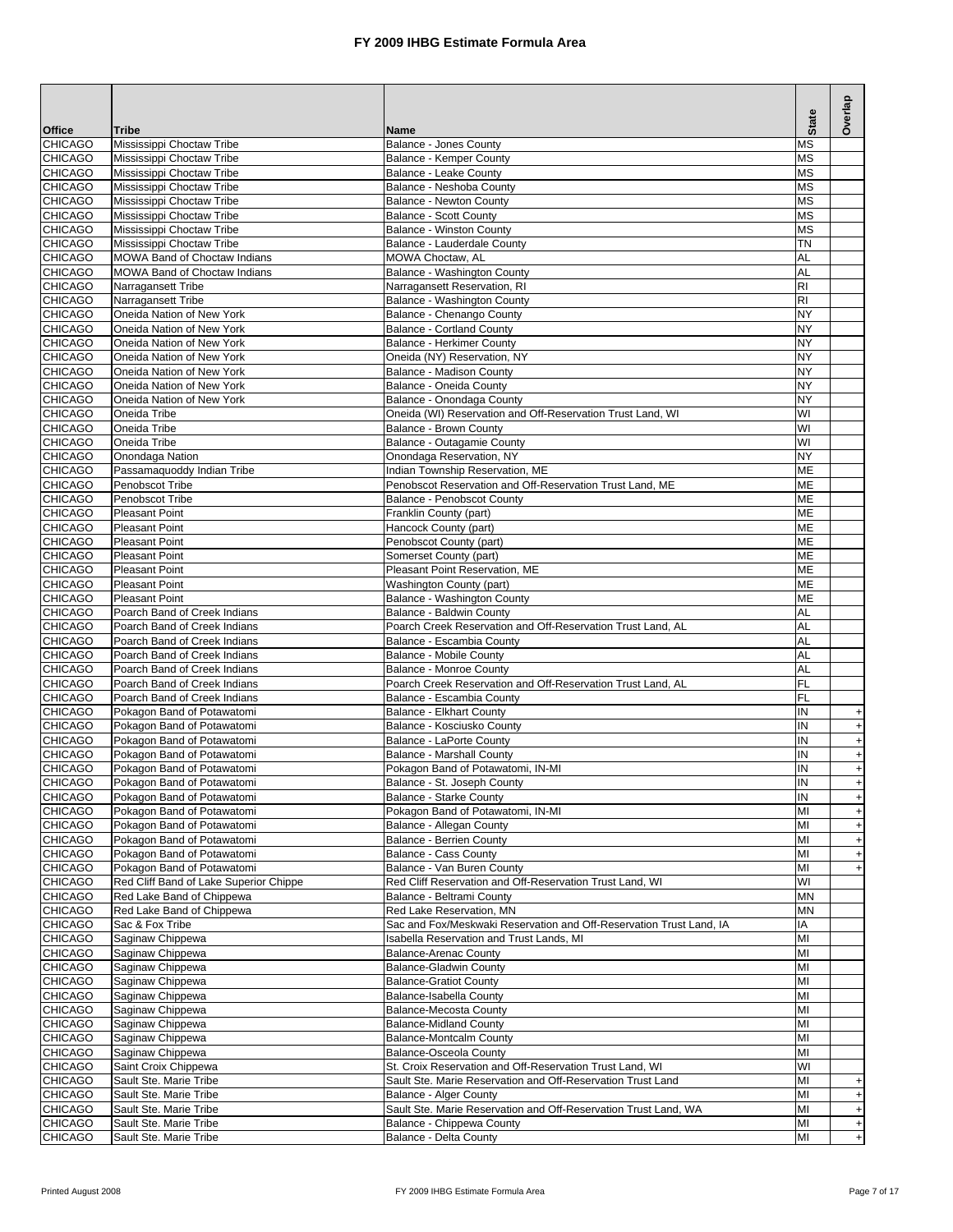|                                  |                                                           |                                                                                                                               |                 | Overlap                                              |
|----------------------------------|-----------------------------------------------------------|-------------------------------------------------------------------------------------------------------------------------------|-----------------|------------------------------------------------------|
| <b>Office</b>                    | Tribe                                                     | <b>Name</b>                                                                                                                   | <b>State</b>    |                                                      |
| <b>CHICAGO</b>                   | Sault Ste. Marie Tribe                                    | <b>Balance - Luce County</b>                                                                                                  | MI              | $+$                                                  |
| <b>CHICAGO</b><br><b>CHICAGO</b> | Sault Ste. Marie Tribe<br>Sault Ste. Marie Tribe          | <b>Balance - Mackinac County</b><br>Balance - Marquette County                                                                | MI<br>MI        | $+$                                                  |
| <b>CHICAGO</b>                   | Sault Ste. Marie Tribe                                    | <b>Balance - Schoolcraft County</b>                                                                                           | MI              | $\boldsymbol{+}$<br>$\begin{array}{c} + \end{array}$ |
| <b>CHICAGO</b>                   | Seminole Tribe                                            | Big Cypress Reservation, FL                                                                                                   | FL              |                                                      |
| <b>CHICAGO</b>                   | Seminole Tribe                                            | <b>Broward County (part)</b>                                                                                                  | FL              |                                                      |
| <b>CHICAGO</b>                   | Seminole Tribe                                            | Hollywood Reservation, FL                                                                                                     | FL              |                                                      |
| <b>CHICAGO</b>                   | Seminole Tribe                                            | Immokalee Reservation, FL                                                                                                     | FL              |                                                      |
| <b>CHICAGO</b><br><b>CHICAGO</b> | Seminole Tribe<br>Seminole Tribe                          | <b>Balance - Collier County</b><br>Balance - Miami-Dade County                                                                | <b>FL</b><br>FL |                                                      |
| <b>CHICAGO</b>                   | Seminole Tribe                                            | <b>Brighton Reservation, FL</b>                                                                                               | FL              |                                                      |
| <b>CHICAGO</b>                   | Seminole Tribe                                            | Hillsborough County (part)                                                                                                    | <b>FL</b>       |                                                      |
| <b>CHICAGO</b>                   | Seminole Tribe                                            | Balance - Hillsborough County                                                                                                 | FL              |                                                      |
| <b>CHICAGO</b>                   | Seminole Tribe                                            | St. Lucie County (part)                                                                                                       | FL              |                                                      |
| <b>CHICAGO</b>                   | Seminole Tribe                                            | Balance - St. Lucie County                                                                                                    | FL              |                                                      |
| <b>CHICAGO</b>                   | Seneca Nation of New York                                 | Oil Springs Reservation, NY                                                                                                   | NY              |                                                      |
| <b>CHICAGO</b><br><b>CHICAGO</b> | Seneca Nation of New York<br>Seneca Nation of New York    | Allegany Reservation, NY<br>Cattaraugus Reservation, NY                                                                       | NY<br>NY        |                                                      |
| <b>CHICAGO</b>                   | Shakopee Sioux                                            | Shakopee Mdewakanton Sioux Community and Off-Reservation Trust Land, MN                                                       | <b>MN</b>       |                                                      |
| <b>CHICAGO</b>                   | Sokagoan Chippewa Tribe                                   | Sokaogon Chippewa Community and Off-Reservation Trust Land, WI                                                                | WI              | $\ddot{}$                                            |
| <b>CHICAGO</b>                   | Sokagoan Chippewa Tribe                                   | <b>Balance - Forest County</b>                                                                                                | WI              | $\ddot{}$                                            |
| <b>CHICAGO</b>                   | St. Regis Mohawk Tribe                                    | St. Regis Mohawk Reservation, NY                                                                                              | NY              |                                                      |
| <b>CHICAGO</b>                   | St. Regis Mohawk Tribe                                    | Balance - Franklin County                                                                                                     | NY              |                                                      |
| <b>CHICAGO</b>                   | St. Regis Mohawk Tribe                                    | Balance - St. Lawrence County                                                                                                 | NY              |                                                      |
| <b>CHICAGO</b><br><b>CHICAGO</b> | Stockbridge-Munsee Tribe                                  | Stockbridge-Munsee Community, WI                                                                                              | WI              |                                                      |
| <b>CHICAGO</b>                   | Tonawanda Band of Senecas<br>Tuscarora Nation             | Tonawanda Reservation, NY<br><b>Tuscarora Reservation, NY</b>                                                                 | <b>NY</b><br>NY |                                                      |
| <b>CHICAGO</b>                   | <b>Upper Sioux Indian Community</b>                       | Balance - Chippewa County                                                                                                     | MN              |                                                      |
| <b>CHICAGO</b>                   | <b>Upper Sioux Indian Community</b>                       | Balance - Renville County                                                                                                     | MN              |                                                      |
| <b>CHICAGO</b>                   | <b>Upper Sioux Indian Community</b>                       | Upper Sioux Reservation, MN                                                                                                   | MN              |                                                      |
| <b>CHICAGO</b>                   | <b>Upper Sioux Indian Community</b>                       | Balance - Yellow Medicine County                                                                                              | MN              |                                                      |
| <b>CHICAGO</b>                   | Waccamaw Siouan State Tribe                               | Waccamaw-Siouan, NC                                                                                                           | <b>NC</b>       |                                                      |
| <b>CHICAGO</b>                   | Wampanoag Tribe                                           | Wampanoag-Gay Head TDSA, MA                                                                                                   | MA              |                                                      |
| <b>CHICAGO</b><br><b>CHICAGO</b> | Wampanoag Tribe<br>White Earth Band of Minnesota Chippewa | <b>Balance - Dukes County</b><br>White Earth Reservation and Off-Reservation Trust Land, MN                                   | MA<br>ΜN        |                                                      |
| <b>CHICAGO</b>                   | White Earth Band of Minnesota Chippewa                    | <b>Balance - Becker County</b>                                                                                                | <b>MN</b>       |                                                      |
| <b>CHICAGO</b>                   | White Earth Band of Minnesota Chippewa                    | Balance - Clearwater County                                                                                                   | MN              |                                                      |
| <b>DENVER</b>                    | <b>Blackfeet Tribe</b>                                    | Blackfeet Reservation and Off-Reservation Trust Land, MT                                                                      | MT              |                                                      |
| <b>DENVER</b>                    | <b>Cheyenne River Sioux</b>                               | Cheyenne River Reservation and Off-Reservation Trust Land, SD                                                                 | <b>SD</b>       |                                                      |
| <b>DENVER</b>                    | <b>Crow Creek Sioux</b>                                   | Crow Creek Reservation, SD                                                                                                    | <b>SD</b>       |                                                      |
| <b>DENVER</b><br><b>DENVER</b>   | Crow Tribe<br><b>Crow Tribe</b>                           | Crow Reservation and Off-Reservation Trust Land, MT                                                                           | МT<br>MT        |                                                      |
| <b>DENVER</b>                    | <b>Flandreau Santee Sioux</b>                             | Balance -- Big Horn County<br>Flandreau Reservation, SD                                                                       | <b>SD</b>       |                                                      |
| <b>DENVER</b>                    | Fort Belknap Indian Community                             | Fort Belknap Reservation and Off-Reservation Trust Land, MT                                                                   | MT              |                                                      |
| <b>DENVER</b>                    | Fort Peck Assiniboine and Sioux                           | Fort Peck Reservation and Off-Reservation Trust Land, MT                                                                      | MT              |                                                      |
| <b>DENVER</b>                    | Ft. Berthold Affiliated Tribes                            | Fort Berthold Reservation, ND                                                                                                 | <b>ND</b>       |                                                      |
| <b>DENVER</b>                    | <b>Goshute Reservation</b>                                | Goshute Reservation, NV-UT                                                                                                    | <b>NV</b>       |                                                      |
| <b>DENVER</b>                    | <b>Goshute Reservation</b>                                | Goshute Reservation, NV-UT                                                                                                    | UT              |                                                      |
| <b>DENVER</b><br><b>DENVER</b>   | Lower Brule Sioux<br>Northern Arapahoe                    | Lower Brule Reservation and Off-Reservation Trust Land, SD                                                                    | SD<br>WY        |                                                      |
| <b>DENVER</b>                    | Northern Cheyenne                                         | Wind River Reservation and Off-Reservation Trust Land, WY<br>Northern Cheyenne Reservation and Off-Reservation Trust Land, MT | MT              | $+$                                                  |
| <b>DENVER</b>                    | Northern Cheyenne                                         | Northern Cheyenne Reservation and Off-Reservation Trust Land, MT                                                              | SD              |                                                      |
| <b>DENVER</b>                    | NW Band of Shoshone Nation                                | <b>Balance - Power County</b>                                                                                                 | ID              |                                                      |
| <b>DENVER</b>                    | NW Band of Shoshone Nation                                | Box Elder County (part)                                                                                                       | UT              |                                                      |
| <b>DENVER</b>                    | NW Band of Shoshone Nation                                | Balance - Box Elder County                                                                                                    | UT              |                                                      |
| <b>DENVER</b>                    | Oglala Sioux of Pine Ridge Reservation                    | Pine Ridge Reservation and Off-Reservation Trust Land, SD                                                                     | NE              |                                                      |
| <b>DENVER</b><br><b>DENVER</b>   | Oglala Sioux of Pine Ridge Reservation                    | Pine Ridge Reservation and Off-Reservation Trust Land, SD<br>Omaha Reservation, IA-NE                                         | SD<br>ΙA        |                                                      |
| <b>DENVER</b>                    | Omaha Tribe<br>Omaha Tribe                                | Omaha Reservation, IA-NE                                                                                                      | <b>NE</b>       |                                                      |
| <b>DENVER</b>                    | Ponca Tribe of Nebraska                                   | Balance - Pottawattamie County                                                                                                | IA              |                                                      |
| <b>DENVER</b>                    | Ponca Tribe of Nebraska                                   | Balance - Woodbury County                                                                                                     | IA              |                                                      |
| <b>DENVER</b>                    | Ponca Tribe of Nebraska                                   | Balance - Boyd County                                                                                                         | <b>NE</b>       |                                                      |
| <b>DENVER</b>                    | Ponca Tribe of Nebraska                                   | Balance - Burt County                                                                                                         | <b>NE</b>       |                                                      |
| <b>DENVER</b>                    | Ponca Tribe of Nebraska                                   | Balance - Douglas County                                                                                                      | NE              |                                                      |
| <b>DENVER</b><br><b>DENVER</b>   | Ponca Tribe of Nebraska<br>Ponca Tribe of Nebraska        | Balance - Hall County<br>Balance - Holt County                                                                                | NE<br>NE        |                                                      |
| <b>DENVER</b>                    | Ponca Tribe of Nebraska                                   | Balance - Knox County                                                                                                         | <b>NE</b>       |                                                      |
| <b>DENVER</b>                    | Ponca Tribe of Nebraska                                   | Balance - Lancaster County                                                                                                    | NE              |                                                      |
| <b>DENVER</b>                    | Ponca Tribe of Nebraska                                   | Balance - Madison County                                                                                                      | <b>NE</b>       |                                                      |
| <b>DENVER</b>                    | Ponca Tribe of Nebraska                                   | Balance - Platte County                                                                                                       | NE              |                                                      |
| <b>DENVER</b>                    | Ponca Tribe of Nebraska                                   | Balance - Sarpy County                                                                                                        | <b>NE</b>       |                                                      |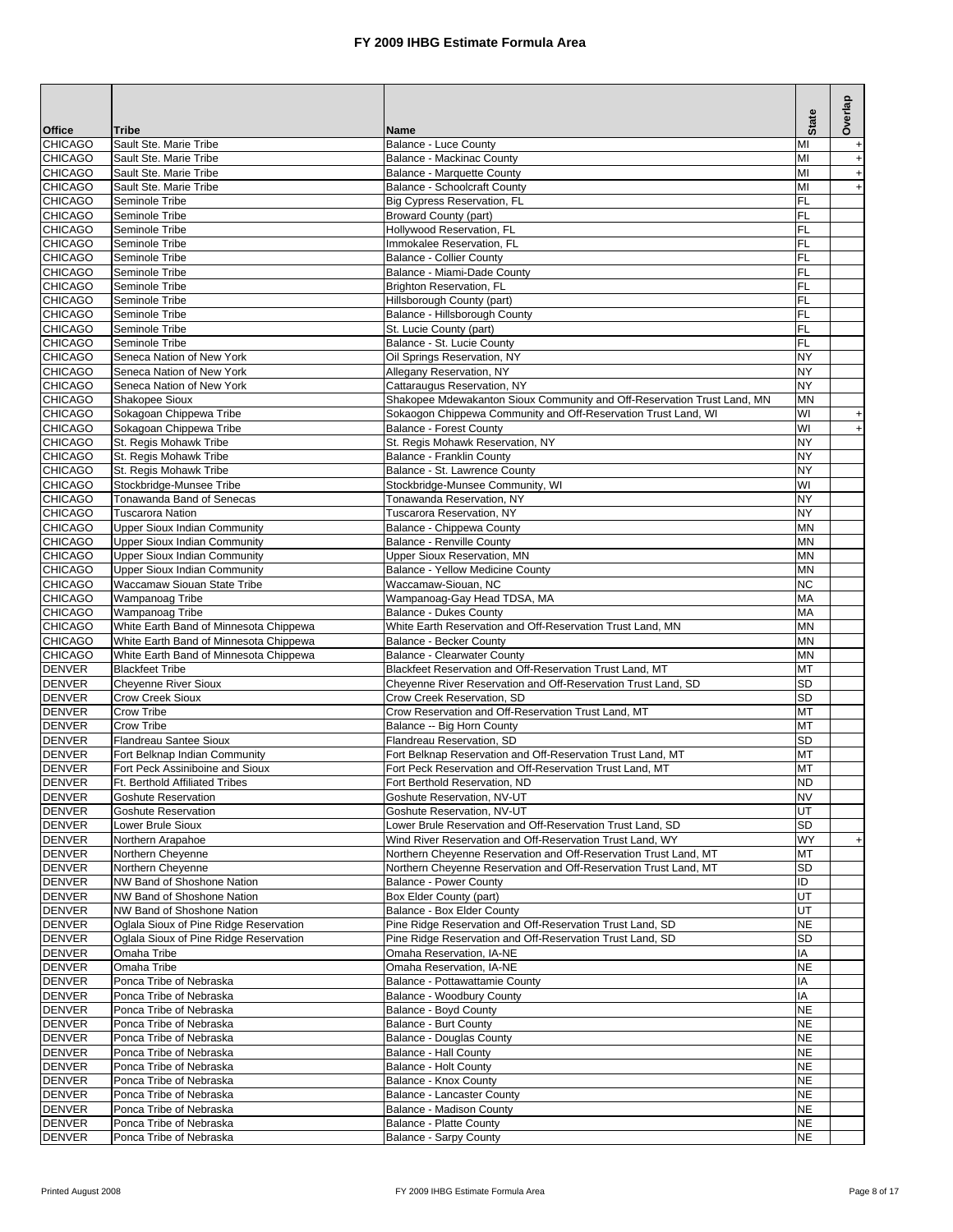|               |                                        |                                                                   | <b>State</b> | Overlap   |
|---------------|----------------------------------------|-------------------------------------------------------------------|--------------|-----------|
| <b>Office</b> | Tribe                                  | <b>Name</b>                                                       |              |           |
| <b>DENVER</b> | Ponca Tribe of Nebraska                | Balance - Stanton County                                          | <b>NE</b>    |           |
| <b>DENVER</b> | Ponca Tribe of Nebraska                | Balance - Wayne County                                            | <b>NE</b>    |           |
| <b>DENVER</b> | Ponca Tribe of Nebraska                | Balance - Charles Mix County                                      | <b>SD</b>    |           |
| <b>DENVER</b> | Rocky Boy Chippewa-Cree                | Rocky Boy's Reservation and Off-Reservation Trust Land, MT        | <b>MT</b>    |           |
| <b>DENVER</b> | Rocky Boy Chippewa-Cree                | Rocky Boy's Reservation and Trust Lands, MT                       | <b>MT</b>    |           |
| <b>DENVER</b> | Rosebud Sioux                          | Rosebud Reservation and Off-Reservation Trust Land, SD            | <b>SD</b>    |           |
| <b>DENVER</b> | Rosebud Sioux                          | Rosebud Reservation and Trust Lands, SD                           | <b>SD</b>    |           |
| <b>DENVER</b> | Salish and Kootenai Tribes             | Flathead Reservation, MT                                          | <b>MT</b>    |           |
| <b>DENVER</b> | Santee Sioux Tribe                     | Santee Reservation, NE                                            | <b>NE</b>    |           |
| <b>DENVER</b> | Shoshone Tribe of the Wind River Reser | Wind River Reservation and Off-Reservation Trust Land, WY         | <b>WY</b>    | $\ddot{}$ |
| <b>DENVER</b> | Sisseton-Wahpeton Oyate                | Lake Traverse Reservation, ND-SD                                  | <b>ND</b>    |           |
| <b>DENVER</b> | Sisseton-Wahpeton Oyate                | Lake Traverse Reservation, ND-SD                                  | <b>SD</b>    |           |
| <b>DENVER</b> | Skull Valley Band of Goshute           | Skull Valley Reservation, UT                                      | UT           |           |
| <b>DENVER</b> | Southern Ute Tribe                     | Southern Ute Reservation, CO                                      | CO           |           |
| <b>DENVER</b> | Spirit Lake Sioux Tribe                | Spirit Lake Reservation, ND                                       | <b>ND</b>    |           |
| <b>DENVER</b> | <b>Standing Rock Sioux</b>             | Standing Rock Reservation, SD                                     | <b>ND</b>    |           |
| <b>DENVER</b> | <b>Standing Rock Sioux</b>             | Standing Rock Reservation, SD                                     | <b>SD</b>    |           |
| <b>DENVER</b> | Turtle Mountain Band of Chippewa       | Turtle Mountain Reservation and Off-Reservation Trust Land, ND    | <b>MT</b>    |           |
| <b>DENVER</b> | Turtle Mountain Band of Chippewa       | Turtle Mountain Reservation and Off-Reservation Trust Land, ND    | <b>ND</b>    |           |
| <b>DENVER</b> | Turtle Mountain Band of Chippewa       | <b>Balance - Rolette County</b>                                   | <b>ND</b>    |           |
| <b>DENVER</b> | Turtle Mountain Band of Chippewa       | Turtle Mountain Reservation and Off-Reservation Trust Land, ND    | <b>SD</b>    |           |
| <b>DENVER</b> | Uintah & Ouray Ute Indian Tribe        | Uintah and Ouray Reservation and Off-Reservation Trust Land, UT   | UT           |           |
| <b>DENVER</b> | <b>Utah Paiute Tribe</b>               | <b>Balance - Beaver County</b>                                    | UT           |           |
| <b>DENVER</b> | <b>Utah Paiute Tribe</b>               | Paiute Reservation, UT                                            | UT           |           |
| <b>DENVER</b> | <b>Utah Paiute Tribe</b>               | Balance - Iron County                                             | UT           |           |
| <b>DENVER</b> | Utah Paiute Tribe                      | <b>Balance - Millard County</b>                                   | UT           |           |
| <b>DENVER</b> | Utah Paiute Tribe                      | <b>Balance - Sevier County</b>                                    | UT           |           |
| <b>DENVER</b> | <b>Utah Paiute Tribe</b>               | Balance - Washington County                                       | UT           |           |
| <b>DENVER</b> | <b>Ute Mountain Tribe</b>              | Ute Mountain Reservation and Off-Reservation Trust Land, CO-NM-UT | CO           |           |
| <b>DENVER</b> | <b>Ute Mountain Tribe</b>              | Ute Mountain Reservation and Off-Reservation Trust Land, CO-NM-UT | <b>NM</b>    |           |
| <b>DENVER</b> | <b>Ute Mountain Tribe</b>              | Ute Mountain Reservation and Off-Reservation Trust Land, CO-NM-UT | UT           |           |
| <b>DENVER</b> | Winnebago Tribe                        | Winnebago Reservation and Off-Reservation Trust Land, NE-IA       | IA           |           |
| <b>DENVER</b> | Winnebago Tribe                        | Winnebago Reservation and Off-Reservation Trust Land, NE-IA       | <b>NE</b>    |           |
| <b>DENVER</b> | Winnebago Tribe                        | Winnebago Reservation, NE                                         | <b>NE</b>    |           |
| <b>DENVER</b> | <b>Yankton Sioux</b>                   | Yankton Reservation, SD                                           | <b>SD</b>    |           |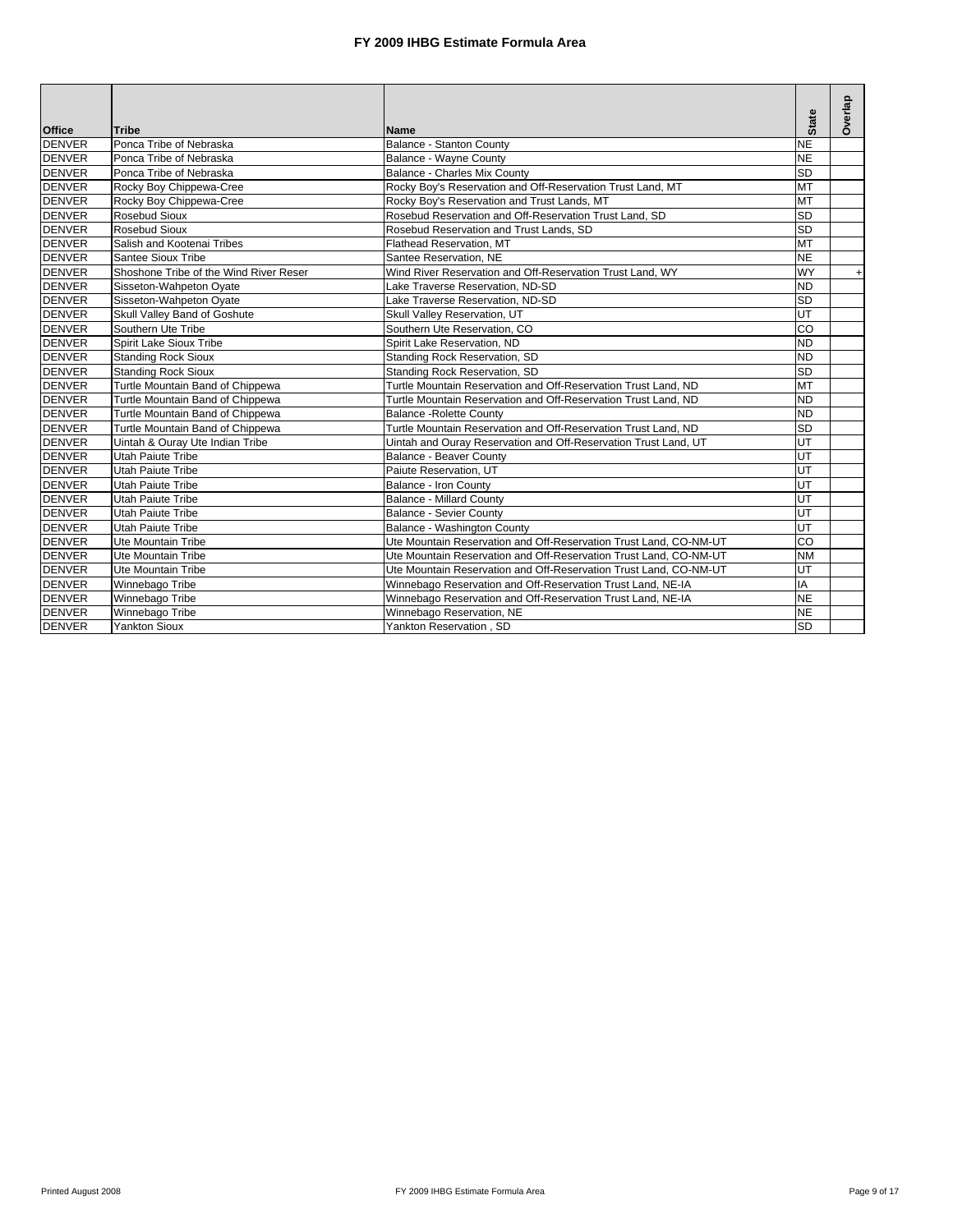|                                              |                                                                                          |                                                                                     | <b>State</b> | Overlap                                               |
|----------------------------------------------|------------------------------------------------------------------------------------------|-------------------------------------------------------------------------------------|--------------|-------------------------------------------------------|
| <b>Office</b>                                | <b>Tribe</b><br>OKLAHOMA Absentee-Shawnee                                                | <b>Name</b><br>Citizen Potawatomi Nation-Absentee Shawnee Tribe OTSA, OK            | ОΚ           | $\ddot{}$                                             |
|                                              | OKLAHOMA Absentee-Shawnee                                                                | <b>Balance-Cleveland County</b>                                                     | OK           | $\ddot{}$                                             |
|                                              | OKLAHOMA Absentee-Shawnee                                                                | Balance - Lincoln County                                                            | OK           | $\qquad \qquad +$                                     |
|                                              | OKLAHOMA Alabama-Couchatta                                                               | Alabama-Coushatta Reservation, TX                                                   | ТX           |                                                       |
| OKLAHOMA Apache Tribe                        | OKLAHOMA Alabama-Quassarte Tribal Town                                                   | Creek OTSA, OK<br>Kiowa-Comanche-Apache-Fort Sill Apache                            | OK<br>OK     | $\begin{array}{c} + \end{array}$<br>$\qquad \qquad +$ |
| OKLAHOMA Caddo Tribe                         |                                                                                          | Caddo-Wichita-Delaware OTSA, OK                                                     | OK           | $\begin{array}{c} + \end{array}$                      |
| OKLAHOMA                                     | Caddo Tribe                                                                              | Kiowa-Comanche-Apache-Fort Sill Apache-Caddo-Witchita-Delawa                        | ΟK           | $\begin{array}{c} + \end{array}$                      |
|                                              | OKLAHOMA Cherokee Nation                                                                 | Cherokee OTSA, OK                                                                   | ОK           |                                                       |
|                                              | OKLAHOMA Cheyenne-Arapaho Tribes                                                         | Cheyenne-Arapaho OTSA, OK                                                           | ОΚ           |                                                       |
|                                              | OKLAHOMA Cheyenne-Arapaho Tribes                                                         | Balance-Beckham County                                                              | ОK           |                                                       |
|                                              | OKLAHOMA Cheyenne-Arapaho Tribes<br>OKLAHOMA Cheyenne-Arapaho Tribes                     | <b>Balance-Blaine County</b><br>Balance-Canadian County                             | ОΚ<br>ОΚ     |                                                       |
|                                              | OKLAHOMA Cheyenne-Arapaho Tribes                                                         | <b>Balance-Custer County</b>                                                        | ОΚ           |                                                       |
|                                              | OKLAHOMA Cheyenne-Arapaho Tribes                                                         | <b>Balance-Dewey County</b>                                                         | ОΚ           |                                                       |
|                                              | OKLAHOMA Cheyenne-Arapaho Tribes                                                         | <b>Balance-Kingfisher County</b>                                                    | ОΚ           |                                                       |
|                                              | OKLAHOMA Cheyenne-Arapaho Tribes                                                         | <b>Balance-Major County</b>                                                         | OK           |                                                       |
|                                              | OKLAHOMA Cheyenne-Arapaho Tribes                                                         | <b>Balance-Roger Mills County</b>                                                   | ОΚ           |                                                       |
|                                              | OKLAHOMA Cheyenne-Arapaho Tribes<br>OKLAHOMA Cheyenne-Arapaho Tribes                     | Balance-Washita County<br><b>Balance-Woodward County</b>                            | OK<br>ОK     |                                                       |
| OKLAHOMA Chickasaw                           |                                                                                          | Chickasaw OTSA, OK                                                                  | ОK           |                                                       |
|                                              | OKLAHOMA Chitimacha Tribe                                                                | Chitimacha Reservation, LA                                                          | LA           |                                                       |
|                                              | OKLAHOMA Choctaw Nation                                                                  | Choctaw OTSA, OK                                                                    | OK           |                                                       |
|                                              | OKLAHOMA Citizen Band Potawatomi Tribe                                                   | Citizen Potawatomi Nation-Absentee Shawnee Tribe OTSA, OK                           | OK           | $\ddot{}$                                             |
|                                              | OKLAHOMA Citizen Band Potawatomi Tribe                                                   | <b>Balance-Cleveland County</b>                                                     | OK           | $\ddot{}$                                             |
|                                              | OKLAHOMA Citizen Band Potawatomi Tribe                                                   | Balance - Lincoln County                                                            | ΟK           | $\ddot{}$                                             |
|                                              | OKLAHOMA Comanche Nation<br>OKLAHOMA Coushatta Tribe                                     | Kiowa-Comanche-Apache-Fort Sill Apache<br>Coushatta Reservation, LA                 | OK<br>LA     | $\ddot{}$                                             |
|                                              | OKLAHOMA Delaware Nation of West Oklahoma                                                | Caddo-Wichita-Delaware OTSA, OK                                                     | OK           | $\begin{array}{c} + \end{array}$                      |
|                                              | OKLAHOMA Eastern Shawnee Tribe                                                           | Eastern Shawnee OTSA, OK                                                            | OK           |                                                       |
|                                              | OKLAHOMA Fort Sill Apache Tribe                                                          | Kiowa-Comanche-Apache-Fort Sill Apache                                              | OK           | $+$                                                   |
|                                              | OKLAHOMA lowa Tribe of Kansas and Nebraska                                               | Iowa Reservation and Off-Reservation Trust Land, KS-NE                              | ΚS           |                                                       |
|                                              | OKLAHOMA lowa Tribe of Kansas and Nebraska                                               | Balance - Brown County                                                              | ΚS           |                                                       |
|                                              | OKLAHOMA lowa Tribe of Kansas and Nebraska<br>OKLAHOMA lowa Tribe of Kansas and Nebraska | Balance - Doniphan County<br>lowa Reservation and Off-Reservation Trust Land, KS-NE | ΚS<br>NE     |                                                       |
|                                              | OKLAHOMA lowa Tribe of Kansas and Nebraska                                               | Balance - Richardson County                                                         | <b>NE</b>    |                                                       |
|                                              | OKLAHOMA   lowa Tribe of Oklahoma                                                        | lowa OTSA, OK                                                                       | ОК           |                                                       |
|                                              | OKLAHOMA Jena Band of Choctaw                                                            | Jena Band of Choctaw, LA                                                            | LA           |                                                       |
| OKLAHOMA Kaw Tribe                           |                                                                                          | Kaw OTSA, OK                                                                        | ОΚ           | $+$                                                   |
|                                              | OKLAHOMA Kialegee Tribal Town                                                            | Creek OTSA, OK                                                                      | ОK           | $\bf{+}$                                              |
|                                              | OKLAHOMA Kickapoo Tribe<br>OKLAHOMA Kickapoo Tribe of Oklahoma                           | Kickapoo Reservation, KS<br>Kickapoo OTSA, OK                                       | KS<br>OK     |                                                       |
| OKLAHOMA Kiowa Tribe                         |                                                                                          | Kiowa-Comanche-Apache-Fort Sill Apache OTSA                                         | ОΚ           | $\begin{array}{c} + \end{array}$                      |
| OKLAHOMA Miami Tribe                         |                                                                                          | Miami-Peoria Joint use area, OK                                                     | OK           | $\ddot{}$                                             |
| OKLAHOMA Miami Tribe                         |                                                                                          | Miami OTSA, OK                                                                      | ОК           | $\ddot{}$                                             |
| OKLAHOMA Modoc Tribe                         |                                                                                          | Modoc OTSA, OK                                                                      | OK           |                                                       |
|                                              | OKLAHOMA Muscogee (Creek) Nation                                                         | Creek OTSA, OK                                                                      | ОK           | $+$                                                   |
|                                              | OKLAHOMA Muscogee (Creek) Nation                                                         | Creek-Seminole Joint Area OTSA, OK                                                  | ОΚ           |                                                       |
| OKLAHOMA Osage Tribe                         | OKLAHOMA Otoe-Missouria Tribe                                                            | Osage Reservation, OK<br>Otoe-Missouria OTSA, OK                                    | ОК<br>ОК     |                                                       |
| OKLAHOMA                                     | Ottawa Tribe                                                                             | Ottawa OTSA, OK                                                                     | ОК           |                                                       |
| OKLAHOMA Pawnee Tribe                        |                                                                                          | Pawnee OTSA, OK                                                                     | ОК           |                                                       |
| OKLAHOMA Peoria Tribe                        |                                                                                          | Miami-Peoria Joint use area, OK                                                     | OK           | $\ddot{}$                                             |
| OKLAHOMA Peoria Tribe                        |                                                                                          | Peoria OTSA, OK                                                                     | ОК           | $\ddot{}$                                             |
| OKLAHOMA Ponca Tribe<br>OKLAHOMA Ponca Tribe |                                                                                          | Kaw-Ponca Joint OTSA, OK<br>Ponca OTSA, OK                                          | ОК<br>ОК     | $+$                                                   |
| OKLAHOMA Ponca Tribe                         |                                                                                          | Ponca, OK                                                                           | ОΚ           | $+$<br>$+$                                            |
|                                              | OKLAHOMA Prairie Band of Potawatomi                                                      | Prairie Band Potawatomi Reservation, MN                                             | ΚS           |                                                       |
| OKLAHOMA Quapaw Tribe                        |                                                                                          | Quapaw OTSA, OK                                                                     | ОК           |                                                       |
|                                              | OKLAHOMA Sac and Fox of Missouri                                                         | Sac and Fox Reservation and Off-Reservation Trust Land, NE-KS                       | ΚS           |                                                       |
| <b>OKLAHOMA</b>                              | Sac and Fox of Missouri                                                                  | Sac and Fox Reservation and Off-Reservation Trust Land, NE-KS                       | NE           |                                                       |
| OKLAHOMA                                     | Sac and Fox Tribe<br>OKLAHOMA Seminole Nation                                            | Sac and Fox OTSA, OK<br>Seminole OTSA, OK                                           | OK<br>ОΚ     |                                                       |
|                                              | OKLAHOMA Seneca-Cayuga                                                                   | Seneca-Cayuga OTSA, OK                                                              | ОΚ           | $+$                                                   |
|                                              | OKLAHOMA Seneca-Cayuga                                                                   | Seneca-Cayuga, OK                                                                   | ОΚ           |                                                       |
| OKLAHOMA Shawnee                             |                                                                                          |                                                                                     | ОΚ           |                                                       |
|                                              | OKLAHOMA Texas Band of Kickapoo Indians                                                  | Kickapoo Reservation, TX                                                            | ТX           |                                                       |
|                                              | OKLAHOMA Texas Band of Kickapoo Indians                                                  | <b>Balance - Maverick County</b>                                                    | ТX           |                                                       |
| OKLAHOMA<br><b>OKLAHOMA</b>                  | Thlopthlocco Tribal Town<br>Tonkawa Tribe                                                | Creek OTSA, OK<br>Tonkawa OTSA, OK                                                  | ОК           | $\boldsymbol{+}$                                      |
| OKLAHOMA                                     | Tunica-Biloxi Tribe                                                                      | Tunica-Biloxi Reservation, LA                                                       | OK<br>LA     |                                                       |
|                                              |                                                                                          |                                                                                     |              |                                                       |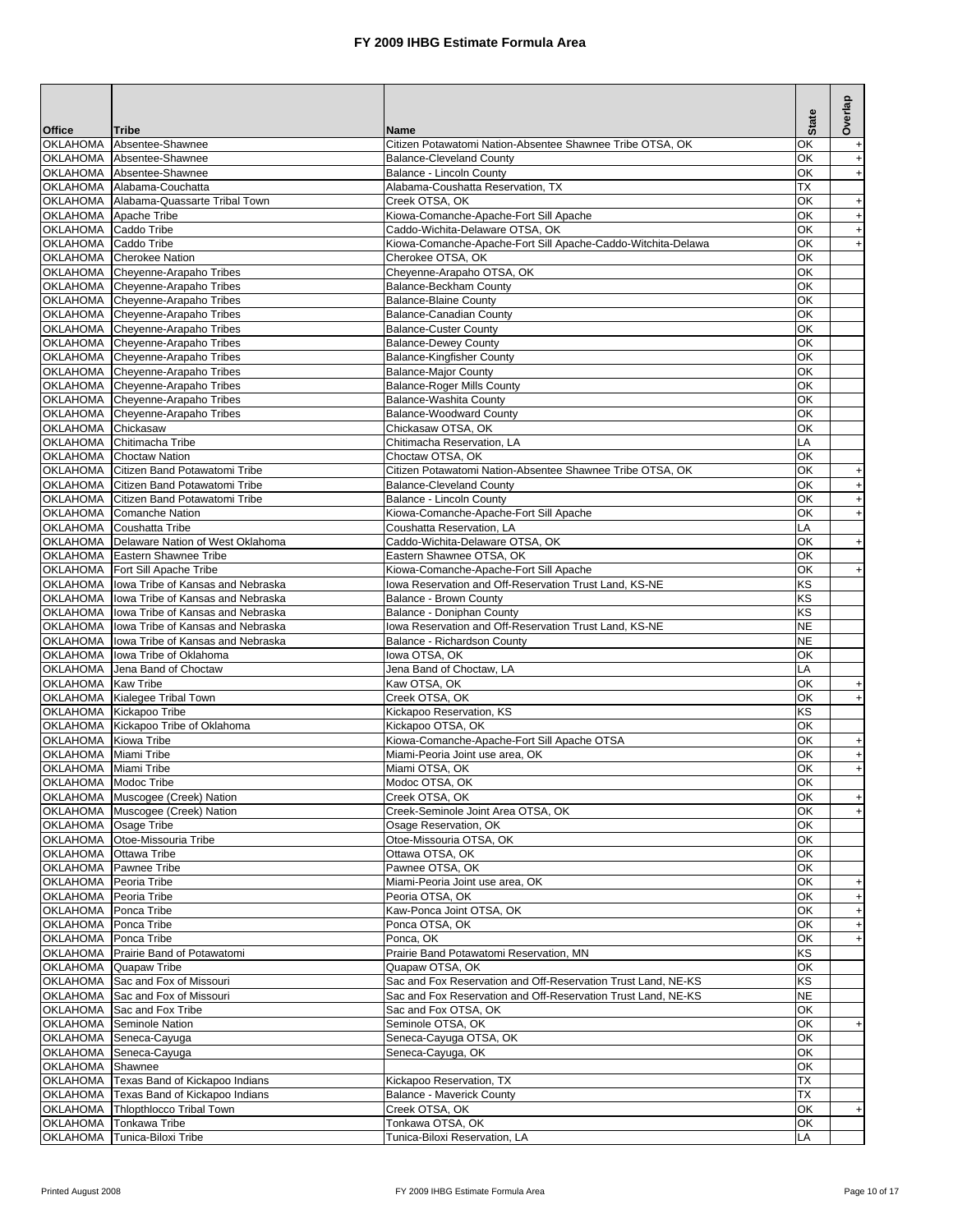| <b>Office</b>                  | Tribe                            | <b>Name</b>                     | <b>State</b> |  |
|--------------------------------|----------------------------------|---------------------------------|--------------|--|
| <b>OKLAHOMA</b>                | Tunica-Biloxi Tribe              | Balance - Avoyelles Parish      | LA           |  |
| <b>OKLAHOMA</b>                | Tunica-Biloxi Tribe              | Balance - Rapides Parish        | ILA.         |  |
|                                | <b>OKLAHOMA</b> United Keetoowah |                                 | OK           |  |
| <b>IOKLAHOMA</b> Wichita Tribe |                                  | Caddo-Wichita-Delaware OTSA, OK | OK           |  |
|                                | <b>OKLAHOMA</b> Wvandotte Nation | Balance - Newton County         | <b>MO</b>    |  |
|                                | <b>OKLAHOMA</b> Wvandotte Nation | Wyandotte OTSA, OK              | OK           |  |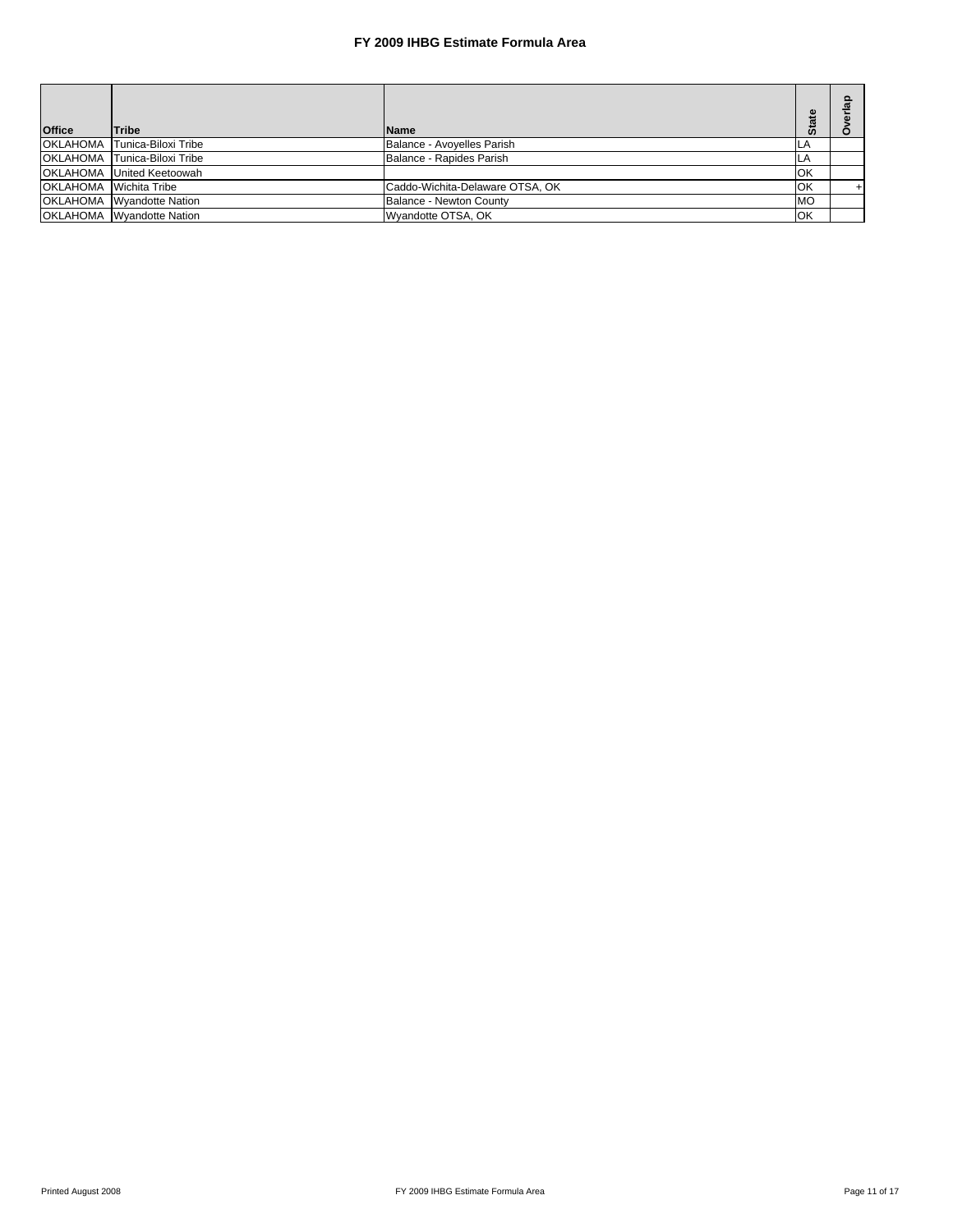|                                  |                                                     |                                                                                                                                      | <b>State</b> | Overlap                                                              |
|----------------------------------|-----------------------------------------------------|--------------------------------------------------------------------------------------------------------------------------------------|--------------|----------------------------------------------------------------------|
| <b>Office</b>                    | Tribe                                               | <b>Name</b>                                                                                                                          |              |                                                                      |
| <b>PHOENIX</b>                   | Acoma Pueblo                                        | Acoma Pueblo and Off-Reservation Trust Land, NM                                                                                      | <b>NM</b>    |                                                                      |
| <b>PHOENIX</b><br>PHOENIX        | Agua Caliente Band of Cahuilla<br>Ak-Chin           | Agua Caliente Reservation, CA<br>Maricopa (Ak Chin) Reservation, AZ                                                                  | CA<br>AZ     |                                                                      |
| <b>PHOENIX</b>                   | Alturas Rancheria                                   | Alturas Rancheria, CA                                                                                                                | CA           |                                                                      |
| PHOENIX                          | Auburn Rancheria                                    | <b>Balance - Placer County</b>                                                                                                       | CA           |                                                                      |
| PHOENIX                          | Augustine Band of Cahuilla                          | Riverside County (part)                                                                                                              | CA           |                                                                      |
| PHOENIX                          | Barona Group of Capitan Grande                      | Barona Rancheria, CA                                                                                                                 | СA           |                                                                      |
| PHOENIX                          | Berry Creek Rancheria                               | Berry Creek Rancheria and Off-Reservation Trust Land, CA                                                                             | CA           | $+$                                                                  |
| <b>PHOENIX</b>                   | Berry Creek Rancheria                               | Balance - Butte County                                                                                                               | CA           | $\bf{+}$                                                             |
| <b>PHOENIX</b>                   | Big Lagoon Rancheria                                | Big Lagoon Rancheria, CA                                                                                                             | СA           |                                                                      |
| <b>PHOENIX</b>                   | <b>Big Pine Band</b>                                | Big Pine Reservation, CA                                                                                                             | CA           |                                                                      |
| <b>PHOENIX</b>                   | <b>Big Sandy Rancheria</b>                          | Big Sandy Rancheria, CA                                                                                                              | СA           |                                                                      |
| <b>PHOENIX</b><br>PHOENIX        | Big Valley Rancheria<br><b>Big Valley Rancheria</b> | Big Valley Rancheria, CA<br>Balance - Lake County                                                                                    | CA<br>СA     | $\qquad \qquad +$<br>$\ddot{}$                                       |
| <b>PHOENIX</b>                   | <b>Blue Lake Rancheria</b>                          | Blue Lake Rancheria, CA                                                                                                              | CA           |                                                                      |
| PHOENIX                          | Bridgeport Paiute Indian Colony                     | Bridgeport Reservation, CA                                                                                                           | СA           |                                                                      |
| <b>PHOENIX</b>                   | Buena Vista Rancheria                               | Balance - Amador County                                                                                                              | CA           | $\begin{array}{c} + \end{array}$                                     |
| PHOENIX                          | Cabazon Band                                        | Cabazon Reservation, CA                                                                                                              | CA           |                                                                      |
| <b>PHOENIX</b>                   | Cahuilla Band                                       | Cahuilla Reservation, CA                                                                                                             | CA           |                                                                      |
| PHOENIX                          | California Valley Miwok Tribe                       | <b>Calaveras County</b>                                                                                                              | CA           |                                                                      |
| <b>PHOENIX</b>                   | Campo Band                                          | Campo Reservation, CA                                                                                                                | CA           |                                                                      |
| PHOENIX                          | Cedarville Rancheria                                | Cedarville Rancheria, CA                                                                                                             | CA           |                                                                      |
| <b>PHOENIX</b>                   | Chemehuevi                                          | Chemehuevi Reservation, CA                                                                                                           | CA           |                                                                      |
| <b>PHOENIX</b>                   | Chicken Ranch Rancheria<br>Chico Rancheria          | Tuolumne County (part)                                                                                                               | CA           |                                                                      |
| <b>PHOENIX</b><br><b>PHOENIX</b> | Chico Rancheria                                     | Mechoopda, CA<br>Balance - Butte County                                                                                              | CA<br>CA     | $\begin{array}{c} + \end{array}$                                     |
| <b>PHOENIX</b>                   | Cloverdale Rancheria                                | Balance - Sonoma County                                                                                                              | СA           | $\begin{array}{c} + \end{array}$<br>$\begin{array}{c} + \end{array}$ |
| PHOENIX                          | Cochiti Pueblo                                      | Cochiti Pueblo, NM                                                                                                                   | <b>NM</b>    |                                                                      |
| <b>PHOENIX</b>                   | Cocopah Tribe                                       | Cocopah Reservation, AZ                                                                                                              | AZ           |                                                                      |
| PHOENIX                          | Cold Springs Rancheria                              | Cold Springs Rancheria, CA                                                                                                           | CA           |                                                                      |
| PHOENIX                          | Colorado River Indian Tribes                        | Colorado River Reservation, AZ-CA                                                                                                    | AZ           |                                                                      |
| PHOENIX                          | Colorado River Indian Tribes                        | Colorado River Reservation, AZ-CA                                                                                                    | CA           |                                                                      |
| <b>PHOENIX</b>                   | Colusa Rancheria                                    | Colusa Rancheria, CA                                                                                                                 | CA           |                                                                      |
| <b>PHOENIX</b>                   | Cortina Rancheria                                   | Cortina Rancheria, CA                                                                                                                | CA           | $+$                                                                  |
| <b>PHOENIX</b>                   | Cortina Rancheria                                   | Yolo County (part)                                                                                                                   | СA           | $\bf{+}$                                                             |
| <b>PHOENIX</b><br>PHOENIX        | Coyote Valley Band<br>Coyote Valley Band            | Coyote Valley Reservation, CA<br>Balance - Mendocino County                                                                          | CA<br>СA     | $\ddot{}$<br>$\ddot{}$                                               |
| <b>PHOENIX</b>                   | Coyote Valley Band                                  | Balance - Sonoma County                                                                                                              | CA           | $\ddot{}$                                                            |
| PHOENIX                          | Death Valley Timba-Sha                              | Balance - Inyo County                                                                                                                | СA           |                                                                      |
| <b>PHOENIX</b>                   | Dry Creek Rancheria                                 | Dry Creek Rancheria, CA                                                                                                              | СA           | $\qquad \qquad +$                                                    |
| PHOENIX                          | Dry Creek Rancheria                                 | Balance - Sonoma County                                                                                                              | СA           | $\begin{array}{c} + \end{array}$                                     |
| <b>PHOENIX</b>                   | Duck Valley Shoshone-Paiute                         | Duck Valley Reservation, ID-NV                                                                                                       | ID           |                                                                      |
| PHOENIX                          | Duck Valley Shoshone-Paiute                         | Duck Valley Reservation, ID-NV                                                                                                       | <b>NV</b>    |                                                                      |
| <b>PHOENIX</b>                   | Duckwater Shoshone                                  | Duckwater Reservation, NV                                                                                                            | <b>NV</b>    |                                                                      |
| <b>PHOENIX</b>                   | Elk Valley Rancheria                                | Elk Valley Rancheria, CA                                                                                                             | CA           |                                                                      |
| <b>PHOENIX</b>                   | Ely Shoshone                                        | Ely Reservation, NV                                                                                                                  | <b>NV</b>    |                                                                      |
| PHOENIX<br>PHOENIX               | Enterprise Rancheria<br>Enterprise Rancheria        | Enterprise Rancheria, CA<br>Balance - Butte County                                                                                   | CA<br>СA     | $+$                                                                  |
| PHOENIX                          | Ewiiaapaayp Band of Kumeyaay                        | San Diego County (part)                                                                                                              | СA           | $\ddot{}$                                                            |
| <b>PHOENIX</b>                   | Fallon Paiute-Shoshone                              | Fallon Paiute-Shoshone Colony, NV                                                                                                    | <b>NV</b>    |                                                                      |
| PHOENIX                          | Fallon Paiute-Shoshone                              | Fallon Paiute-Shoshone Reservation and Off-Reservation Trust Land, NV                                                                | NV           |                                                                      |
| PHOENIX                          | Fort Bidwell                                        | Fort Bidwell Reservation, CA                                                                                                         | СA           | $+$                                                                  |
| PHOENIX                          | Fort Bidwell                                        | Balance - Modoc County                                                                                                               | СA           | $+$                                                                  |
| PHOENIX                          | Fort Independence                                   | Fort Independence Reservation, CA                                                                                                    | СA           |                                                                      |
| <b>PHOENIX</b>                   | Fort McDermitt Paiute and Shoshone                  | Fort McDermitt Reservation, NV-OR                                                                                                    | <b>NV</b>    |                                                                      |
| PHOENIX                          | Fort McDermitt Paiute and Shoshone                  | Fort McDermitt Reservation, NV-OR                                                                                                    | OR           |                                                                      |
| PHOENIX                          | Fort McDowell Yavapai Nation                        | Fort McDowell Reservation, AZ                                                                                                        | AZ           |                                                                      |
| PHOENIX                          | Fort Mojave Tribe                                   | Fort Mojave Reservation and Off-Reservation Trust Land, AZ-CA-NV                                                                     | AZ           |                                                                      |
| PHOENIX<br>PHOENIX               | Fort Mojave Tribe<br>Fort Mojave Tribe              | Fort Mojave Reservation and Off-Reservation Trust Land, AZ-CA-NV<br>Fort Mojave Reservation and Off-Reservation Trust Land, AZ-CA-NV | CA<br>NV     |                                                                      |
| PHOENIX                          | Gila River                                          | Gila River Reservation, AZ                                                                                                           | AZ           |                                                                      |
| PHOENIX                          | Graton Rancheria                                    | Balance - Marin County                                                                                                               | СA           | $\begin{array}{c} + \end{array}$                                     |
| <b>PHOENIX</b>                   | Graton Rancheria                                    | Balance - Sonoma County                                                                                                              | СA           | $\qquad \qquad +$                                                    |
| PHOENIX                          | Greenville Rancheria                                | Greenville Rancheria, CA                                                                                                             | СA           | $+$                                                                  |
| <b>PHOENIX</b>                   | Greenville Rancheria                                | Balance - Plumas County                                                                                                              | СA           | $\begin{array}{c} + \end{array}$                                     |
| PHOENIX                          | Greenville Rancheria                                | Balance - Tehama County                                                                                                              | CА           | $+$                                                                  |
| <b>PHOENIX</b>                   | Grindstone Rancheria                                | Grindstone Rancheria, CA                                                                                                             | СA           |                                                                      |
| <b>PHOENIX</b>                   | Grindstone Rancheria                                | Balance - Glenn County                                                                                                               | СA           |                                                                      |
| <b>PHOENIX</b>                   | Guidiville Rancheria                                | Guidiville Rancheria & Balance-Mendocino                                                                                             | СA           |                                                                      |
| PHOENIX<br>PHOENIX               | Havasupai<br><b>Hoopa Valley</b>                    | Havasupai Reservation, AZ<br>Hoopa Valley Reservation, CA                                                                            | ΑZ<br>СA     |                                                                      |
|                                  |                                                     |                                                                                                                                      |              |                                                                      |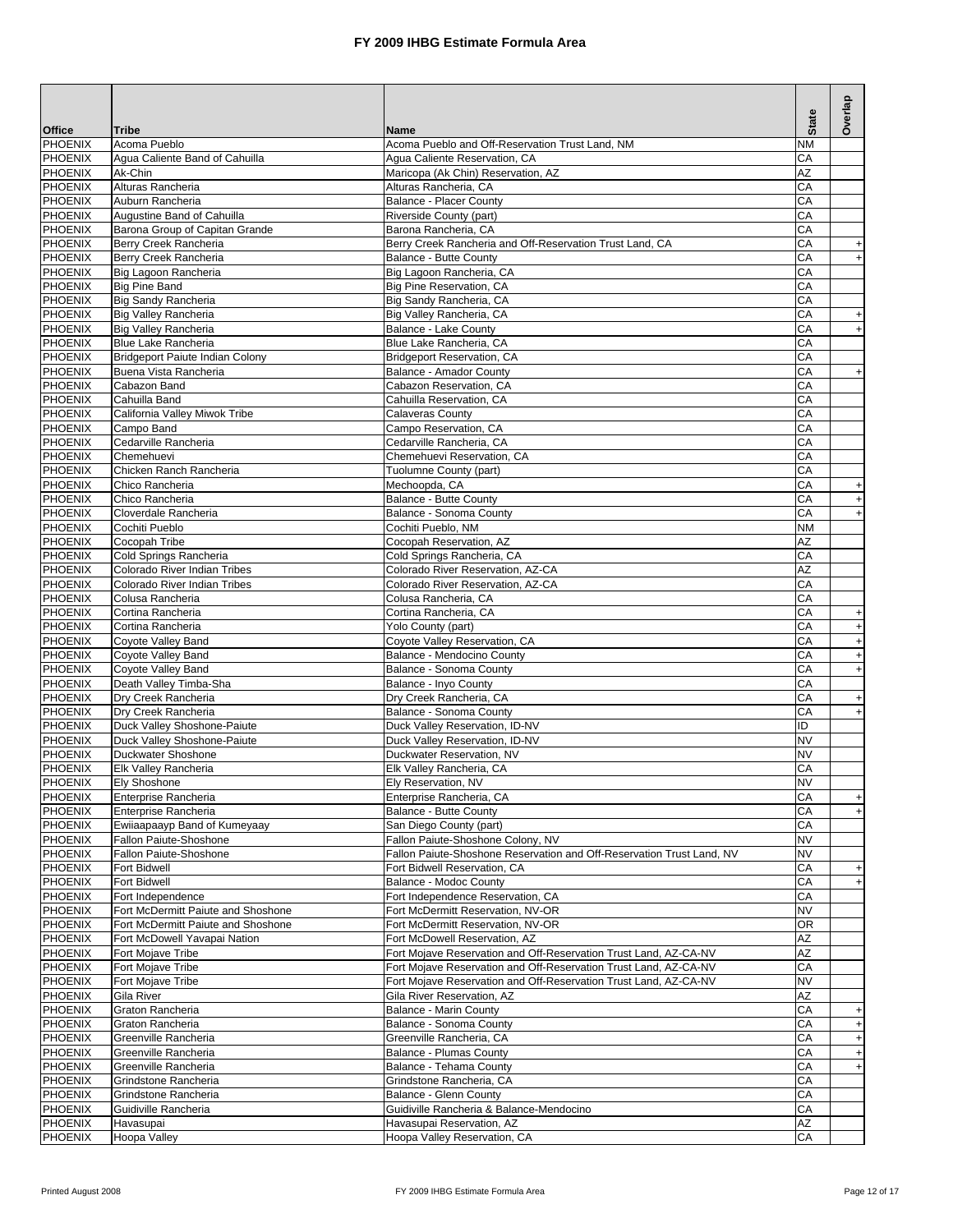| <b>Office</b>                    | <b>Tribe</b>                                                         | <b>Name</b>                                                                                                                              | <b>State</b>    | Overlap                                       |
|----------------------------------|----------------------------------------------------------------------|------------------------------------------------------------------------------------------------------------------------------------------|-----------------|-----------------------------------------------|
| PHOENIX                          | Hopi                                                                 | Hopi Reservation and Off-Reservation Trust Land, AZ                                                                                      | AZ              |                                               |
| <b>PHOENIX</b>                   | <b>Hopland Rancheria</b>                                             | Hopland Rancheria & Bal-Mendocino, CA                                                                                                    | CA              |                                               |
| <b>PHOENIX</b><br><b>PHOENIX</b> | Hualapai<br>Inaja Band                                               | Hualapai Reservation and Trust Lands, AZ<br>San Diego County (part)                                                                      | AZ<br>CA        |                                               |
| <b>PHOENIX</b>                   | Ione Band of Miwok Indians                                           | Balance - Amador County                                                                                                                  | CA              | $+$                                           |
| <b>PHOENIX</b>                   | <b>Isleta Pueblo</b>                                                 | Isleta Pueblo, NM                                                                                                                        | <b>NM</b>       |                                               |
| <b>PHOENIX</b>                   | Jackson Rancheria                                                    | Amador County (part)                                                                                                                     | CA              |                                               |
| <b>PHOENIX</b><br><b>PHOENIX</b> | Jamul Indian Village<br>Jemez Pueblo                                 | Jamul Indian Village, CA<br>Jemez Pueblo, NM                                                                                             | СA<br><b>NM</b> |                                               |
| <b>PHOENIX</b>                   | Jicarilla Reservation                                                | Jicarilla Apache Reservation, NM                                                                                                         | <b>NM</b>       |                                               |
| PHOENIX                          | Kaibab Band of Paiute                                                | Kaibab Reservation, AZ                                                                                                                   | AZ              |                                               |
| <b>PHOENIX</b>                   | Karuk                                                                | Karuk Reservation and Off-Reservation Trust Land, CA                                                                                     | CA              | $\begin{array}{c} + \end{array}$              |
| PHOENIX                          | Karuk                                                                | Balance - Humbolt County                                                                                                                 | CА              | $+$                                           |
| PHOENIX<br>PHOENIX               | Karuk<br>La Jolla Band                                               | Balance - Siskiyou County<br>La Jolla Reservation, CA                                                                                    | СA<br>CA        | $+$                                           |
| PHOENIX                          | La Posta Band                                                        | La Posta Reservation, CA                                                                                                                 | СA              |                                               |
| <b>PHOENIX</b>                   | Laguna Pueblo                                                        | Laguna Pueblo and Off-Reservation Trust Land, NM                                                                                         | <b>NM</b>       |                                               |
| <b>PHOENIX</b>                   | Las Vegas Colony                                                     | Las Vegas Colony, NV                                                                                                                     | <b>NV</b>       |                                               |
| <b>PHOENIX</b>                   | Laytonville Rancheria                                                | Laytonville Rancheria, CA                                                                                                                | CA              | $\begin{array}{c} + \end{array}$              |
| PHOENIX<br><b>PHOENIX</b>        | Lavtonville Rancheria<br>Lone Pine Paiute-Shoshone                   | Balance - Mendocino County<br>Lone Pine Reservation, CA                                                                                  | СA<br>CA        | $\ddot{}$                                     |
| PHOENIX                          | Lone Pine Paiute-Shoshone                                            | <b>Balance - Mono County</b>                                                                                                             | СA              |                                               |
| <b>PHOENIX</b>                   | Los Coyotes Band of Cahuilla                                         | Los Coyotes Reservation, CA                                                                                                              | CA              |                                               |
| <b>PHOENIX</b>                   | Lovelock Colony                                                      | Lovelock Colony, NV                                                                                                                      | <b>NV</b>       |                                               |
| <b>PHOENIX</b>                   | Lower Lake Rancheria                                                 | Balance - Sonoma County                                                                                                                  | CA              | $\ddot{}$                                     |
| <b>PHOENIX</b>                   | Lytton Rancheria of California                                       | Balance - Sonoma County                                                                                                                  | СA              | $\ddot{}$                                     |
| <b>PHOENIX</b><br><b>PHOENIX</b> | Manchester Point Arena Rancheria<br>Manchester Point Arena Rancheria | Manchester Point Rancheria<br>Balance - Mendocino County                                                                                 | СA<br>CA        | $\ddot{}$<br>$\begin{array}{c} + \end{array}$ |
| <b>PHOENIX</b>                   | Manzanita Band                                                       | Manzanita Reservation, CA                                                                                                                | CA              |                                               |
| <b>PHOENIX</b>                   | Mesa Grande Band                                                     | Mesa Grande Reservation, CA                                                                                                              | CA              |                                               |
| <b>PHOENIX</b>                   | <b>Mescalero Reservation</b>                                         | Mescalero Reservation, NM                                                                                                                | <b>NM</b>       |                                               |
| <b>PHOENIX</b>                   | Middletown Rancheria                                                 | Middletown Rancheria, CA                                                                                                                 | CA              | $+$                                           |
| <b>PHOENIX</b><br>PHOENIX        | Middletown Rancheria<br>Moapa Band of Paiute                         | Balance - Lake County<br>Moapa River Reservation, NV                                                                                     | СA<br>NV        | $+$                                           |
| PHOENIX                          | Mooretown Rancheria                                                  | Mooretown Rancheria, CA                                                                                                                  | CА              | $+$                                           |
| PHOENIX                          | Mooretown Rancheria                                                  | Balance - Butte County                                                                                                                   | CA              | $\ddot{}$                                     |
| PHOENIX                          | Morongo Band of Cahuilla                                             | Morongo Reservation, CA                                                                                                                  | СA              |                                               |
| PHOENIX                          | Nambe Pueblo                                                         | Nambe Pueblo and Off-Reservation Trust Land, NM                                                                                          | ΝM              |                                               |
| <b>PHOENIX</b><br><b>PHOENIX</b> | Navajo Nation<br>Navajo Nation                                       | Navajo Nation Reservation and Off-Reservation Trust Land, NM-AZ-UT<br>Navajo Nation Reservation and Off-Reservation Trust Land, NM-AZ-UT | AZ<br><b>NM</b> |                                               |
| <b>PHOENIX</b>                   | Navajo Nation                                                        | Navajo Nation Reservation and Off-Reservation Trust Land, NM-AZ-UT                                                                       | UT              |                                               |
| <b>PHOENIX</b>                   | North Fork Rancheria                                                 | <b>Balance Fresno</b>                                                                                                                    | CA              | $\begin{array}{c} + \end{array}$              |
| <b>PHOENIX</b>                   | North Fork Rancheria                                                 | North Fork Rancheria, CA                                                                                                                 | СA              | $\ddot{}$                                     |
| <b>PHOENIX</b>                   | North Fork Rancheria                                                 | <b>Balance Madera County</b>                                                                                                             | СA              | $\begin{array}{c} + \end{array}$              |
| <b>PHOENIX</b><br>PHOENIX        | North Fork Rancheria<br>Ohkay Owingeh (was San Juan Pueblo)          | <b>Balance Mariposa</b><br>San Juan Pueblo, NM                                                                                           | СA<br><b>NM</b> | $\ddot{}$                                     |
| <b>PHOENIX</b>                   | Ohkay Owingeh (was San Juan Pueblo)                                  | Balance - Rio Arriba County                                                                                                              | ΝM              |                                               |
| PHOENIX                          | Paiute-Shoshone of Bishop Colony                                     | Bishop Rancheria, CA                                                                                                                     | СA              |                                               |
| PHOENIX                          | Pala Bank                                                            | Pala Reservation, CA                                                                                                                     | СA              |                                               |
| <b>PHOENIX</b>                   | Pascua Yaqui Tribe                                                   | Guadalupe Town                                                                                                                           | AZ              |                                               |
| PHOENIX<br><b>PHOENIX</b>        | Pascua Yaqui Tribe<br>Paskenta Band of Nomlaki Indian                | Pascua Yaqui Reservation, AZ<br>Balance - Tehama County                                                                                  | AZ<br>CA        | $\ddot{}$                                     |
| <b>PHOENIX</b>                   | Pauma Band                                                           | Pauma and Yuima Reservation, CA                                                                                                          | CA              |                                               |
| <b>PHOENIX</b>                   | Pechanga Band                                                        | Pechanga Reservation, CA                                                                                                                 | CA              |                                               |
| PHOENIX                          | Picayune Rancheria                                                   | Balance - Fresno County                                                                                                                  | СA              | $+$                                           |
| <b>PHOENIX</b>                   | Picayune Rancheria                                                   | Picayune Rancheria, CA                                                                                                                   | СA              | $+$                                           |
| PHOENIX<br><b>PHOENIX</b>        | Picayune Rancheria<br>Picayune Rancheria                             | Balance - Madera County<br>Balance - Mariposa County                                                                                     | СA<br>СA        | $+$<br>$+$                                    |
| PHOENIX                          | Picuris Pueblo                                                       | Picuris Pueblo, NM                                                                                                                       | ΝM              |                                               |
| PHOENIX                          | Pinoleville Rancheria                                                | Pinoleville Rancheria, CA                                                                                                                | СA              | $+$                                           |
| PHOENIX                          | Pinoleville Rancheria                                                | Balance - Mendocino County                                                                                                               | CA              | $+$                                           |
| PHOENIX                          | <b>Pit River Tribe</b>                                               | Likely Rancheria, CA                                                                                                                     | СA              | $+$                                           |
| PHOENIX                          | <b>Pit River Tribe</b>                                               | Lookout Rancheria, CA                                                                                                                    | СA              | $+$                                           |
| PHOENIX<br><b>PHOENIX</b>        | <b>Pit River Tribe</b><br><b>Pit River Tribe</b>                     | XL Ranch, CA<br>Balance - Modoc County                                                                                                   | СA<br>СA        | $+$<br>$+$                                    |
| PHOENIX                          | <b>Pit River Tribe</b>                                               | Big Bend Rancheria, CA                                                                                                                   | СA              | $+$                                           |
| PHOENIX                          | <b>Pit River Tribe</b>                                               | Montgomery Creek Rancheria, CA                                                                                                           | СA              | $+$                                           |
| <b>PHOENIX</b>                   | <b>Pit River Tribe</b>                                               | Pit River Trust Lands, CA                                                                                                                | СA              | $\pmb{+}$                                     |
| PHOENIX<br>PHOENIX               | <b>Pit River Tribe</b><br><b>Pit River Tribe</b>                     | Roaring Creek Rancheria, CA<br>Balance - Shasta County                                                                                   | СA<br>СA        | $\boldsymbol{+}$                              |
| PHOENIX                          | Pojoaque Pueblo                                                      | Pojoaque Pueblo, NM                                                                                                                      | ΝM              | $+$                                           |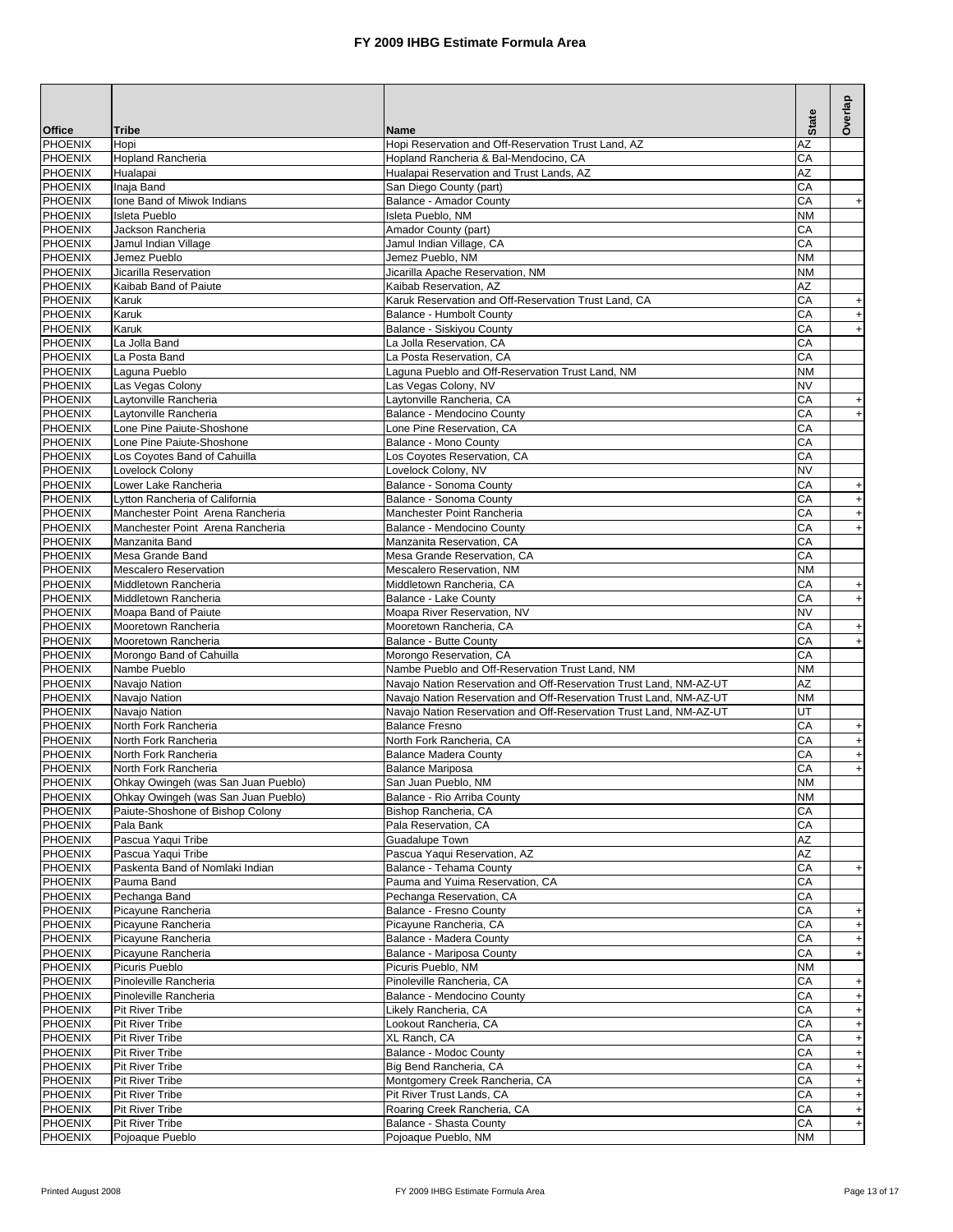|                                  |                                                                |                                                                                            | <b>State</b>           | Overlap                          |
|----------------------------------|----------------------------------------------------------------|--------------------------------------------------------------------------------------------|------------------------|----------------------------------|
| <b>Office</b>                    | <b>Tribe</b>                                                   | Name                                                                                       |                        |                                  |
| PHOENIX<br>PHOENIX               | Potter Valley Rancheria                                        | Balance - Mendocino County                                                                 | CА                     | $\begin{array}{c} + \end{array}$ |
| PHOENIX                          | <b>Pyramid Lake Paiute</b><br><b>Quartz Valley Reservation</b> | Pyramid Lake Reservation, NV<br>Quartz Vallev Reservation, CA                              | <b>NV</b><br>CA        | $+$                              |
| <b>PHOENIX</b>                   | <b>Quartz Valley Reservation</b>                               | Balance - Siskiyou County                                                                  | CA                     | $+$                              |
| PHOENIX                          | Quechan Tribe                                                  | Fort Yuma Reservation, AZ-CA                                                               | AZ                     |                                  |
| PHOENIX                          | Quechan Tribe                                                  | Fort Yuma Reservation, AZ-CA                                                               | CA                     |                                  |
| PHOENIX                          | Ramona Band                                                    | Riverside County (part)                                                                    | CA                     |                                  |
| <b>PHOENIX</b>                   | Redding Rancheria                                              | Redding Rancheria, CA                                                                      | CA                     | $\ddot{}$                        |
| <b>PHOENIX</b>                   | Redding Rancheria                                              | Balance - Shasta County                                                                    | CА                     | $+$                              |
| <b>PHOENIX</b>                   | Redwood Valley Rancheria                                       | Redwood Valley Rancheria, CA                                                               | CА                     | $+$                              |
| <b>PHOENIX</b><br><b>PHOENIX</b> | Redwood Valley Rancheria<br>Reno-Sparks Colony                 | Balance - Mendocino County<br>Reno-Sparks Colony, NV                                       | СA<br>NV               | $+$                              |
| PHOENIX                          | Resighini Rancheria                                            | Resighini Rancheria, CA                                                                    | CA                     |                                  |
| PHOENIX                          | Rincon Reservation                                             | Rincon Reservation, CA                                                                     | СA                     |                                  |
| <b>PHOENIX</b>                   | Robinson Rancheria                                             | Robinson Rancheria and Off-Reservation Trust Land, CA                                      | СA                     | $\begin{array}{c} + \end{array}$ |
| <b>PHOENIX</b>                   | Robinson Rancheria                                             | Balance - Lake County                                                                      | CА                     | $\qquad \qquad +$                |
| <b>PHOENIX</b>                   | Rohnerville Rancheria (Bear River Bd)                          | Rohnerville Rancheria, CA                                                                  | CA                     |                                  |
| <b>PHOENIX</b>                   | Round Valley Reservation                                       | Round Valley Reservation and Off-Reservation Trust Land, CA                                | СA                     | $\ddot{}$                        |
| <b>PHOENIX</b>                   | Round Valley Reservation                                       | Balance - Mendocino County                                                                 | СA                     | $\qquad \qquad +$                |
| PHOENIX<br>PHOENIX               | Round Valley Reservation                                       | Balance - Sonoma County                                                                    | СA                     | $\ddot{}$                        |
| PHOENIX                          | Rumsey Rancheria<br>Rumsey Rancheria                           | Rumsey Rancheria, CA<br>Balance - Yolo County                                              | CA<br>СA               | $\ddot{}$<br>$\ddot{}$           |
| <b>PHOENIX</b>                   | Salt River Plma-Maricopa                                       | Salt River Reservation, AZ                                                                 | AZ                     |                                  |
| PHOENIX                          | San Carlos Apache                                              | San Carlos Reservation, AZ                                                                 | AZ                     |                                  |
| <b>PHOENIX</b>                   | San Felipe Pueblo                                              | San Felipe Pueblo, NM                                                                      | <b>NM</b>              |                                  |
| PHOENIX                          | San Ildefonso Pueblo                                           | San Ildefonso Pueblo, NM                                                                   | <b>NM</b>              |                                  |
| <b>PHOENIX</b>                   | San Juan Southern Paiute Tribe                                 | Balance - Coconino County                                                                  | AZ                     |                                  |
| <b>PHOENIX</b>                   | San Manuel Band                                                | San Manuel Reservation, CA                                                                 | CA                     |                                  |
| <b>PHOENIX</b>                   | San Pasqual Band                                               | San Pasqual Reservation, CA                                                                | CA                     |                                  |
| PHOENIX                          | San Rosa Band of Cahuilla                                      | Santa Rosa Reservation, CA                                                                 | СA                     |                                  |
| <b>PHOENIX</b><br>PHOENIX        | Sandia Pueblo<br>Santa Ana Pueblo                              | Sandia Pueblo, NM<br>Santa Ana Pueblo, NM                                                  | <b>NM</b><br><b>NM</b> |                                  |
| <b>PHOENIX</b>                   | Santa Clara Pueblo                                             | Santa Clara Pueblo, NM                                                                     | ΝM                     |                                  |
| <b>PHOENIX</b>                   | Santa Rosa Rancheria                                           | Santa Rosa Rancheria, CA                                                                   | СA                     |                                  |
| <b>PHOENIX</b>                   | Santa Ynez Band of Chumash                                     | Santa Ynez Reservation, CA                                                                 | СA                     |                                  |
| <b>PHOENIX</b>                   | Santa Ysabel Reservation                                       | Santa Ysabel Reservation, CA                                                               | CA                     |                                  |
| <b>PHOENIX</b>                   | Santo Domingo Pueblo                                           | Santo Domingo Pueblo, NM                                                                   | ΝM                     |                                  |
| PHOENIX                          | Scotts Valley (Pomo)                                           | Balance - Contra Costa County                                                              | СA                     | $\ddot{}$                        |
| PHOENIX                          | Scotts Valley (Pomo)                                           | Balance - Lake County                                                                      | СA                     | $\ddot{}$                        |
| PHOENIX                          | Scotts Valley (Pomo)                                           | Balance - Mendocino County                                                                 | СA<br>СA               | $\qquad \qquad +$                |
| <b>PHOENIX</b><br>PHOENIX        | Scotts Valley (Pomo)<br>Sherwood Valley Rancheria              | Balance - Sonoma County<br>Sherwood Valley Rancheria, CA                                   | СA                     | $\boldsymbol{+}$<br>$\ddot{}$    |
| PHOENIX                          | Sherwood Valley Rancheria                                      | Balance - Mendocino County                                                                 | СA                     | $\qquad \qquad +$                |
| PHOENIX                          | Shingle Springs Rancheria                                      | Shingle Springs Rancheria, CA                                                              | CА                     |                                  |
| PHOENIX                          | Shingle Springs Rancheria                                      | Balance - El Dorado County                                                                 | СA                     |                                  |
| <b>PHOENIX</b>                   | Smith River Rancheria                                          | Smith River Rancheria, CA                                                                  | CA                     |                                  |
| PHOENIX                          | Smith River Rancheria                                          | Balance - Del Norte County                                                                 | CA                     | $\ddot{}$                        |
| PHOENIX                          | Smith River Rancheria                                          | Balance - Humboldt County                                                                  | СA                     | $\begin{array}{c} + \end{array}$ |
| <b>PHOENIX</b>                   | Smith River Rancheria                                          | Balance - Coos County                                                                      | <b>OR</b>              | $+$                              |
| PHOENIX<br>PHOENIX               | Smith River Rancheria<br>Smith River Rancheria                 | Balance - Curry County<br>Balance - Josephine County                                       | CA<br>OR               | $\begin{array}{c} + \end{array}$ |
| PHOENIX                          | Soboba Band                                                    | Soboba Reservation, CA                                                                     | CA                     | $+$                              |
| <b>PHOENIX</b>                   | Stewarts Point Rancheria                                       | Stewarts Point Rancheria, CA                                                               | СA                     | $+$                              |
| PHOENIX                          | Stewarts Point Rancheria                                       | Balance - Sonoma County                                                                    | CA                     | $+$                              |
| PHOENIX                          | Sulphur Bank Rancheria                                         | Sulphur Bank Rancheria, CA                                                                 | СA                     | $+$                              |
| PHOENIX                          | Sulphur Bank Rancheria                                         | Balance - Lake County                                                                      | СA                     | $+$                              |
| PHOENIX                          | Summit Lake Paiute Tribe                                       | Summit Lake Reservation, NV                                                                | NV                     |                                  |
| <b>PHOENIX</b>                   | Susanville Rancheria                                           | Susanville Rancheria, CA                                                                   | СA                     |                                  |
| <b>PHOENIX</b>                   | Susanville Rancheria                                           | Balance - Lassen County                                                                    | СA                     |                                  |
| <b>PHOENIX</b>                   | Sycuan Band of Kumeyaay Nation                                 | Sycuan Reservation, CA                                                                     | СA<br>CA               |                                  |
| PHOENIX<br>PHOENIX               | Table Bluff Rancheria, Wiyot Tribe<br>Table Mountain Rancheria | Table Bluff Reservation and Off-Reservation Trust Land, CA<br>Table Mountain Rancheria, CA | СA                     |                                  |
| PHOENIX                          | Taos Pueblo                                                    | Taos Pueblo and Off-Reservation Trust Land, NM                                             | ΝM                     |                                  |
| PHOENIX                          | Te-Moak                                                        | Elko Colony, NV                                                                            | NV                     |                                  |
| PHOENIX                          | Te-Moak                                                        | South Fork Reservation and Off-Reservation Trust Land, NV                                  | <b>NV</b>              |                                  |
| PHOENIX                          | Te-Moak                                                        | Wells Colony, NV                                                                           | NV                     |                                  |
| PHOENIX                          | Te-Moak                                                        | Battle Mountain Reservation, NV                                                            | <b>NV</b>              |                                  |
| <b>PHOENIX</b>                   | Tesuque Pueblo                                                 | Tesuque Pueblo and Off-Reservation Trust Land, NM                                          | ΝM                     |                                  |
| PHOENIX                          | Tohono O'Odham Nation                                          | Tohono O'odham Reservation and Off-Reservation Trust Land, AZ                              | AZ                     |                                  |
| <b>PHOENIX</b><br><b>PHOENIX</b> | Tonto Apache of Arizona<br>Torres-Martinez Band of Cahuilla    | Payson (Yavapai-Apache) Community, AZ<br>Torres-Martinez Reservation, CA                   | ΑZ<br>СA               |                                  |
|                                  |                                                                |                                                                                            |                        |                                  |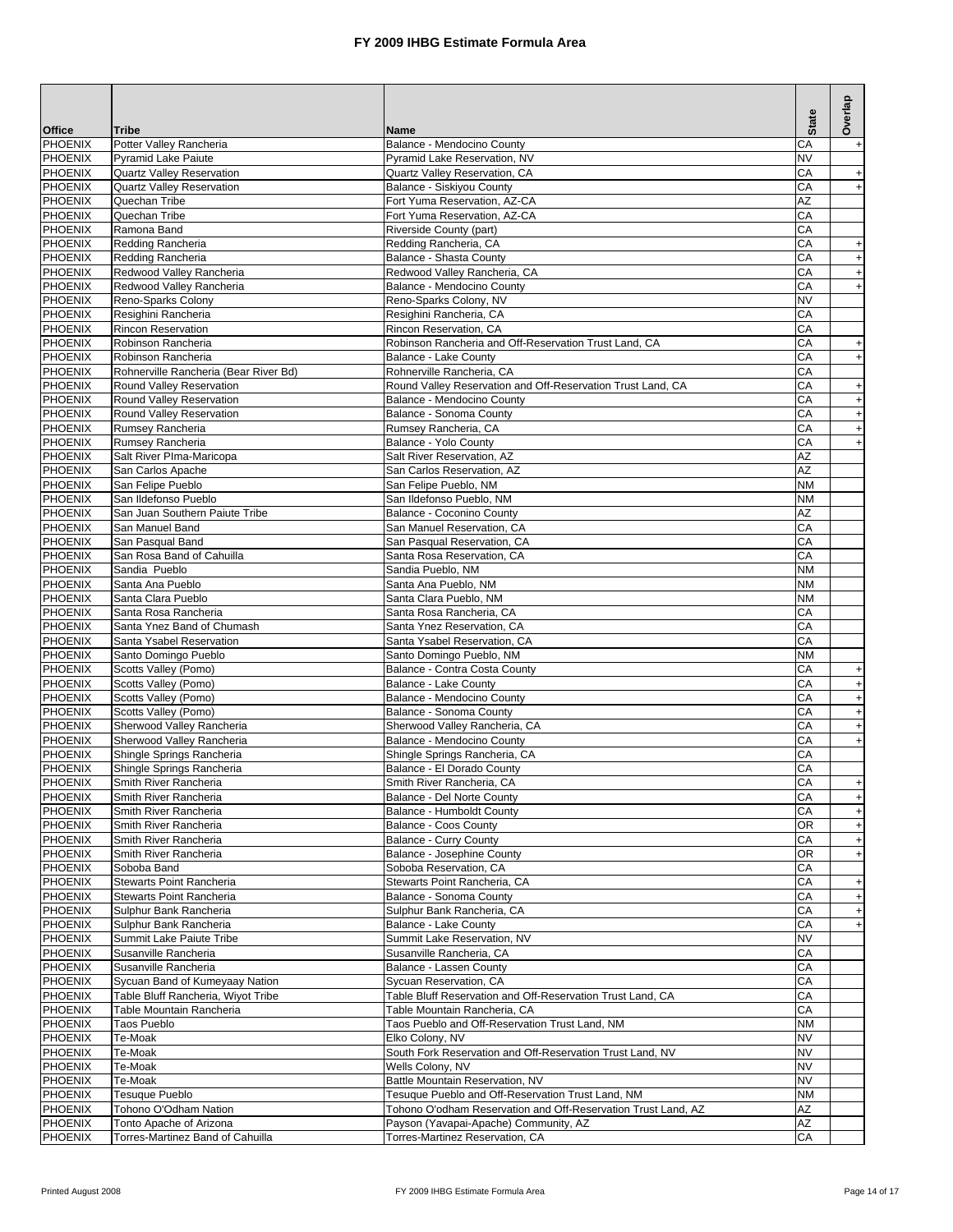|                |                                        |                                                          |              | Overlap                          |
|----------------|----------------------------------------|----------------------------------------------------------|--------------|----------------------------------|
| <b>Office</b>  | <b>Tribe</b>                           | <b>Name</b>                                              | <b>State</b> |                                  |
| PHOENIX        | <b>Trinidad Rancheria</b>              | Trinidad Rancheria and Off-Reservation Trust Land, CA    | CA           |                                  |
| <b>PHOENIX</b> | Tule River Indian Tribe                | Tule River Reservation, CA                               | CA           |                                  |
| <b>PHOENIX</b> | Tulomne Rancheria                      | Tuolumne Rancheria and Off-Reservation Trust Land, CA    | CA           |                                  |
| <b>PHOENIX</b> | Tulomne Rancheria                      | Balance - Tuolumne County                                | СA           |                                  |
| <b>PHOENIX</b> | Twenty Nine Palms Band                 | Riverside County (part)                                  | CA           |                                  |
| <b>PHOENIX</b> | <b>Twenty Nine Palms Band</b>          | San Bernardino County (part)                             | CA           |                                  |
| <b>PHOENIX</b> | Upper Lake Rancheria (Habematolel Pomo | Upper Lake Rancheria, CA                                 | CA           | $\ddot{}$                        |
| <b>PHOENIX</b> | Upper Lake Rancheria (Habematolel Pomo | Balance - Lake County                                    | СA           | $\ddot{}$                        |
| <b>PHOENIX</b> | Utu Utu Gwaiti Paiute                  | Benton Paiute Reservation, CA                            | СA           |                                  |
| PHOENIX        | Viejas Group of Capitan Grande         | Viejas Rancheria, CA                                     | СA           |                                  |
| PHOENIX        | <b>Walker River Paiute Tribe</b>       | Walker River Reservation, NV                             | <b>NV</b>    |                                  |
| <b>PHOENIX</b> | <b>Washoe Tribe</b>                    | Woodfords Community, CA                                  | CA           |                                  |
| PHOENIX        | Washoe Tribe                           | Balance - Churchill County                               | NV           |                                  |
| <b>PHOENIX</b> | <b>Washoe Tribe</b>                    | <b>Balance - Clark County</b>                            | <b>NV</b>    |                                  |
| PHOENIX        | <b>Washoe Tribe</b>                    | Dresslerville Colony, NV                                 | <b>NV</b>    |                                  |
| <b>PHOENIX</b> | <b>Washoe Tribe</b>                    | Stewart Community, NV                                    | <b>NV</b>    |                                  |
| <b>PHOENIX</b> | <b>Washoe Tribe</b>                    | <b>Balance - Douglas County</b>                          | <b>NV</b>    |                                  |
| <b>PHOENIX</b> | Washoe Tribe                           | Balance - Esmeralda County                               | NV           |                                  |
| <b>PHOENIX</b> | <b>Washoe Tribe</b>                    | Balance - Humboldt County                                | <b>NV</b>    |                                  |
| <b>PHOENIX</b> | <b>Washoe Tribe</b>                    | Balance - Lyon County                                    | <b>NV</b>    |                                  |
| <b>PHOENIX</b> | <b>Washoe Tribe</b>                    | <b>Balance - Mineral County</b>                          | <b>NV</b>    |                                  |
| <b>PHOENIX</b> | Washoe Tribe                           | Balance - Nye County                                     | <b>NV</b>    |                                  |
| <b>PHOENIX</b> | Washoe Tribe                           | <b>Balance - Pershing County</b>                         | NV           |                                  |
| <b>PHOENIX</b> | <b>Washoe Tribe</b>                    | <b>Balance - Storey County</b>                           | <b>NV</b>    |                                  |
| <b>PHOENIX</b> | <b>Washoe Tribe</b>                    | Balance - Washoe County                                  | <b>NV</b>    |                                  |
| <b>PHOENIX</b> | <b>Washoe Tribe</b>                    | Carson Colony, NV                                        | <b>NV</b>    |                                  |
| PHOENIX        | <b>Washoe Tribe</b>                    | Balance - Carson City                                    | NV           |                                  |
| <b>PHOENIX</b> | White Mountain Apache (Fort Apache)    | Fort Apache Reservation, AZ                              | AZ           |                                  |
| <b>PHOENIX</b> | Winnemucca Colony                      | Winnemucca Colony, NV                                    | <b>NV</b>    |                                  |
| <b>PHOENIX</b> | Yavapai-Apache (Camp Verde)            | Camp Verde Reservation, AZ                               | AZ           |                                  |
| <b>PHOENIX</b> | Yavapai-Prescott                       | Yavapai Reservation, AZ                                  | AZ           |                                  |
| <b>PHOENIX</b> | Yerington Paiute Tribe                 | Campbell Ranch, NV                                       | <b>NV</b>    |                                  |
| <b>PHOENIX</b> | <b>Yerington Paiute Tribe</b>          | Yerington Colony, NV                                     | <b>NV</b>    |                                  |
| PHOENIX        | Yomba Shoshone Tribe                   | Yomba Reservation, NV                                    | <b>NV</b>    |                                  |
| <b>PHOENIX</b> | Ysleta Del Sur                         | Ysleta Del Sur Pueblo and Off-Reservation Trust Land, TX | ТX           |                                  |
| PHOENIX        | Ysleta Del Sur                         | Balance - El Paso County                                 | ТX           |                                  |
| <b>PHOENIX</b> | Ysleta Del Sur                         | Balance - Hudspeth County                                | ТX           |                                  |
| PHOENIX        | <b>Yurok Tribe</b>                     | Yurok Reservation, CA                                    | CA           | $\begin{array}{c} + \end{array}$ |
| <b>PHOENIX</b> | <b>Yurok Tribe</b>                     | Balance - Del Norte County                               | CA           | $\begin{array}{c} + \end{array}$ |
| <b>PHOENIX</b> | <b>Yurok Tribe</b>                     | Balance - Humboldt County                                | CA           | $\begin{array}{c} + \end{array}$ |
| <b>PHOENIX</b> | Zia Pueblo                             | Zia Pueblo and Off-Reservation Trust Land. NM            | <b>NM</b>    |                                  |
| <b>PHOENIX</b> | Zuni Tribe                             | Zuni Reservation and Off-Reservation Trust Land, AZ-NM   | AZ           |                                  |
| <b>PHOENIX</b> | Zuni Tribe                             | Zuni Reservation and Off-Reservation Trust Land, AZ-NM   | <b>NM</b>    |                                  |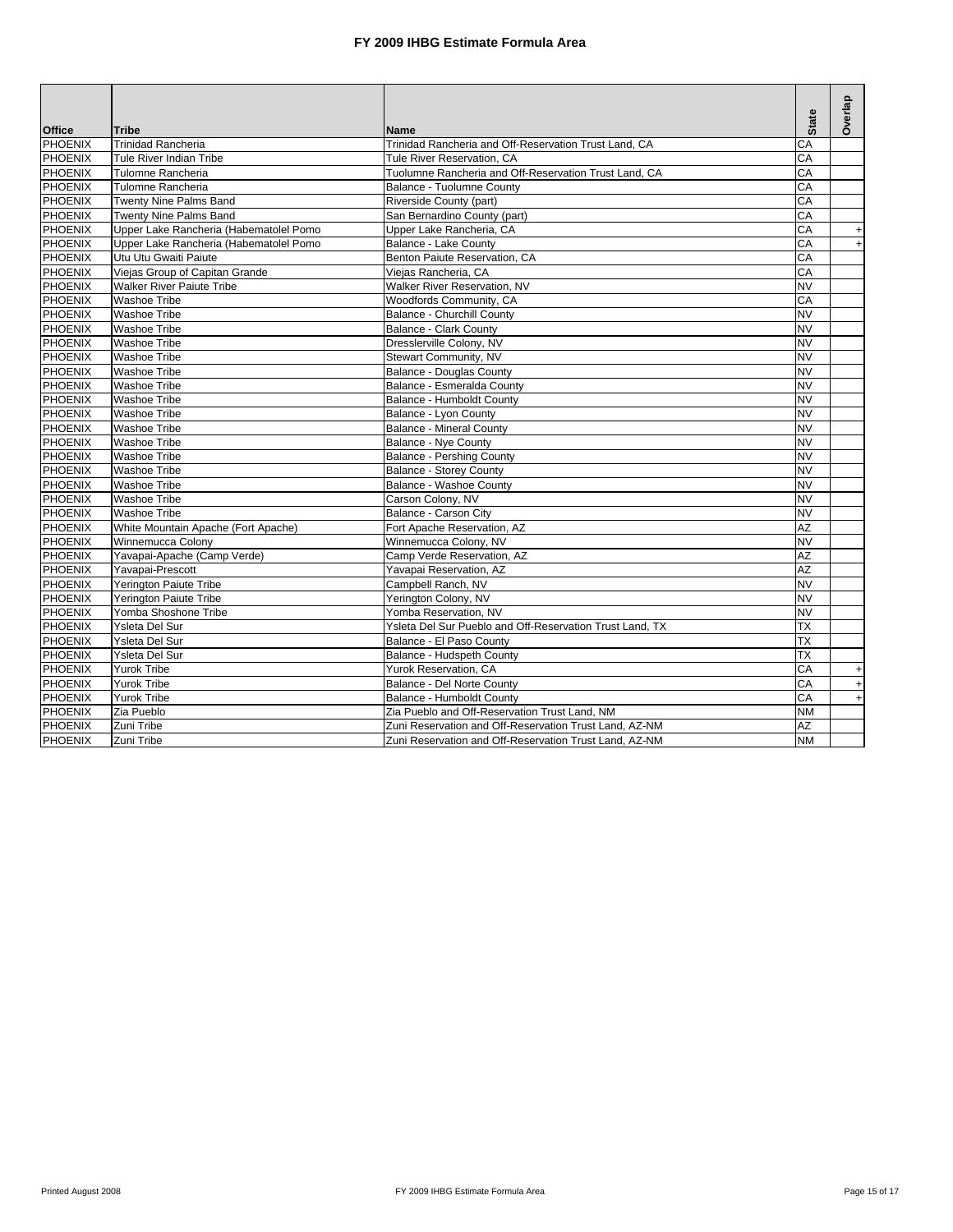| <b>Office</b>                    | <b>Tribe</b>                                                                     | <b>Name</b>                                                                              | <b>State</b>           | Overlap                                                              |
|----------------------------------|----------------------------------------------------------------------------------|------------------------------------------------------------------------------------------|------------------------|----------------------------------------------------------------------|
| <b>SEATTLE</b>                   | <b>Burns-Paiute Colony</b>                                                       | Burns Paiute Colony and Off-Reservation Trust Land, OR                                   | 0R                     |                                                                      |
| <b>SEATTLE</b>                   | <b>Burns-Paiute Colony</b>                                                       | <b>Balance - Harney County</b>                                                           | <b>OR</b>              |                                                                      |
| <b>SEATTLE</b>                   | <b>Chehalis Confederated Tribes</b>                                              | Chehalis Reservation, WA                                                                 | <b>WA</b><br>ID        |                                                                      |
| <b>SEATTLE</b><br><b>SEATTLE</b> | Coeur D'Alene Tribe<br><b>Colville Confederated Tribes</b>                       | Coeur d'Alene Reservation, ID<br>Colville Reservation and Off-Reservation Trust Land, WA | <b>WA</b>              |                                                                      |
| <b>SEATTLE</b>                   | <b>Colville Confederated Tribes</b>                                              | Balance - Douglas County                                                                 | <b>WA</b>              |                                                                      |
| <b>SEATTLE</b>                   | <b>Colville Confederated Tribes</b>                                              | Balance - Ferry County                                                                   | <b>WA</b>              |                                                                      |
| <b>SEATTLE</b>                   | <b>Colville Confederated Tribes</b>                                              | <b>Balance - Grant County</b>                                                            | <b>WA</b>              |                                                                      |
| <b>SEATTLE</b><br><b>SEATTLE</b> | <b>Colville Confederated Tribes</b><br><b>Colville Confederated Tribes</b>       | Balance - Okanogan County<br>Balance - Stevens County                                    | WA<br>WA               |                                                                      |
| <b>SEATTLE</b>                   | Coos Bay Confederated Tribes                                                     | Coos, Lower Umpqua, and Siuslaw Reservation and Off-Reservation Trust Land, OR OR        |                        | $\ddot{}$                                                            |
| <b>SEATTLE</b>                   | Coos Bay Confederated Tribes                                                     | Balance - Coos County                                                                    | OR                     | $\begin{array}{c} + \end{array}$                                     |
| <b>SEATTLE</b>                   | Coos Bay Confederated Tribes                                                     | Balance - Curry County                                                                   | CA                     | $+$                                                                  |
| <b>SEATTLE</b>                   | Coos Bay Confederated Tribes                                                     | <b>Balance - Douglas County</b>                                                          | OR                     | $\qquad \qquad +$                                                    |
| <b>SEATTLE</b><br><b>SEATTLE</b> | Coos Bay Confederated Tribes<br>Coos Bay Confederated Tribes                     | Balance - Lane County<br>Balance - Lincoln County                                        | 0R<br>0R               | $\boldsymbol{+}$<br>$\boldsymbol{+}$                                 |
| <b>SEATTLE</b>                   | Coquille Indian Tribe                                                            | Coquille Reservation and Off-Reservation Trust Land, OR                                  | <b>OR</b>              | $\ddot{}$                                                            |
| <b>SEATTLE</b>                   | Coquille Indian Tribe                                                            | Balance - Coos County                                                                    | 0R                     | $\ddot{}$                                                            |
| <b>SEATTLE</b>                   | Coquille Indian Tribe                                                            | Balance - Curry County                                                                   | 0R                     | $\ddot{}$                                                            |
| <b>SEATTLE</b>                   | Coquille Indian Tribe                                                            | ille Reservation and Off-Reservation Trust Land, OR                                      | 0R                     | $\ddot{}$                                                            |
| <b>SEATTLE</b><br><b>SEATTLE</b> | Coquille Indian Tribe<br>Coquille Indian Tribe                                   | Balance - Douglas County<br>Balance - Jackson County                                     | OR<br>0R               | $\ddot{}$<br>$\ddot{}$                                               |
| <b>SEATTLE</b>                   | Coquille Indian Tribe                                                            | Balance - Lane County                                                                    | 0R                     | $\qquad \qquad +$                                                    |
| <b>SEATTLE</b>                   | <b>Cow Creek Tribes</b>                                                          | Balance - Coos County                                                                    | <b>OR</b>              | $\ddot{}$                                                            |
| <b>SEATTLE</b>                   | <b>Cow Creek Tribes</b>                                                          | Balance - Deschutes County                                                               | <b>OR</b>              | $\ddot{}$                                                            |
| <b>SEATTLE</b>                   | <b>Cow Creek Tribes</b>                                                          | Cow Creek Reservation, OR                                                                | <b>OR</b>              | $\ddot{}$                                                            |
| <b>SEATTLE</b><br><b>SEATTLE</b> | <b>Cow Creek Tribes</b><br><b>Cow Creek Tribes</b>                               | <b>Balance - Douglas County</b><br>Balance - Jackson County                              | OR<br><b>OR</b>        | $\ddot{}$                                                            |
| <b>SEATTLE</b>                   | <b>Cow Creek Tribes</b>                                                          | Balance - Josephine County                                                               | <b>OR</b>              | $\ddot{}$<br>$\begin{array}{c} + \end{array}$                        |
| <b>SEATTLE</b>                   | <b>Cow Creek Tribes</b>                                                          | Balance - Klamath County                                                                 | <b>OR</b>              | $+$                                                                  |
| <b>SEATTLE</b>                   | <b>Cow Creek Tribes</b>                                                          | Balance - Lane County                                                                    | <b>OR</b>              | $\begin{array}{c} + \end{array}$                                     |
| <b>SEATTLE</b>                   | <b>Cowlitz Tribe</b>                                                             | Balance - Clark County                                                                   | <b>WA</b>              |                                                                      |
| <b>SEATTLE</b><br><b>SEATTLE</b> | <b>Cowlitz Tribe</b><br><b>Cowlitz Tribe</b>                                     | <b>Balance - Cowlitz County</b><br>Balance - Lewis County                                | <b>WA</b><br>WA        |                                                                      |
| <b>SEATTLE</b>                   | <b>Cowlitz Tribe</b>                                                             | Balance - Skamania County                                                                | <b>WA</b>              |                                                                      |
| <b>SEATTLE</b>                   | Fort Hall Shoshone-Bannock                                                       | Fort Hall Reservation and Off-Reservation Trust Land, ID                                 | ID                     |                                                                      |
| <b>SEATTLE</b>                   | <b>Grand Ronde Confederated Tribes</b>                                           | <b>Balance - Marion County</b>                                                           | OR                     | $\ddot{}$                                                            |
| <b>SEATTLE</b>                   | <b>Grand Ronde Confederated Tribes</b>                                           | Balance - Multnomah County                                                               | OR                     | $+$                                                                  |
| <b>SEATTLE</b><br><b>SEATTLE</b> | <b>Grand Ronde Confederated Tribes</b><br><b>Grand Ronde Confederated Tribes</b> | Grand Ronde Reservation, OR<br>Balance - Polk County                                     | OR<br>0R               | $\boldsymbol{+}$<br>$\boldsymbol{+}$                                 |
| <b>SEATTLE</b>                   | <b>Grand Ronde Confederated Tribes</b>                                           | Balance - Tillamook County                                                               | OR                     | $\boldsymbol{+}$                                                     |
| <b>SEATTLE</b>                   | <b>Grand Ronde Confederated Tribes</b>                                           | Balance - Washington County                                                              | 0R                     | $\bf{+}$                                                             |
| <b>SEATTLE</b>                   | <b>Grand Ronde Confederated Tribes</b>                                           | Balance - Yamhill County                                                                 | 0R                     | $\ddot{}$                                                            |
| <b>SEATTLE</b><br><b>SEATTLE</b> | <b>Hoh Indian Tribe</b>                                                          | <b>Balance - Clallam County</b>                                                          | <b>WA</b><br><b>WA</b> | $\ddot{}$                                                            |
| <b>SEATTLE</b>                   | Hoh Indian Tribe<br>Hoh Indian Tribe                                             | Balance - Grays Harbor County<br>Hoh Reservation, WA                                     | <b>WA</b>              | $\ddot{}$<br>$\ddot{+}$                                              |
| <b>SEATTLE</b>                   | Jamestown S'Klallam Tribe                                                        | Jamestown S'Klallam Reservation and Off-Reservation Trust Land, WA                       | WA                     | $+$                                                                  |
| <b>SEATTLE</b>                   | Jamestown S'Klallam Tribe                                                        | Balance - Clallam County                                                                 | WA                     | $\ddot{}$                                                            |
| <b>SEATTLE</b>                   | Jamestown S'Klallam Tribe                                                        | Balance - Jefferson County                                                               | WA                     | $\begin{array}{c} + \end{array}$                                     |
| <b>SEATTLE</b>                   | Kalispel Indian Community                                                        | Kalispel Reservation, WA<br>Klamath Reservation, OR                                      | WA<br><b>OR</b>        |                                                                      |
| <b>SEATTLE</b><br><b>SEATTLE</b> | <b>Klamath Tribes</b><br><b>Klamath Tribes</b>                                   | Balance - Klamath County                                                                 | OR                     | $\ddot{}$<br>$\ddot{}$                                               |
| <b>SEATTLE</b>                   | Kootenai Tribe                                                                   | Kootenai Reservation. ID                                                                 | ID                     |                                                                      |
| <b>SEATTLE</b>                   | Lower Elwha Tribal Community                                                     | Lower Elwha Reservation and Off-Reservation Trust Land, WA                               | WA                     | $\ddot{}$                                                            |
| <b>SEATTLE</b>                   | Lower Elwha Tribal Community                                                     | Balance - Clallam County                                                                 | WA                     | $+$                                                                  |
| <b>SEATTLE</b><br><b>SEATTLE</b> | Lummi Tribe<br>Lummi Tribe                                                       | Lummi Reservation, WA<br>Whatcom County (part)                                           | <b>WA</b><br><b>WA</b> | $+$                                                                  |
| <b>SEATTLE</b>                   | Makah Indian Tribe                                                               | Makah Reservation, WA                                                                    | WA                     | $+$                                                                  |
| <b>SEATTLE</b>                   | Muckleshoot Indian Tribe                                                         | Muckleshoot Reservation and Off-Reservation Trust Land, WA                               | <b>WA</b>              |                                                                      |
| <b>SEATTLE</b>                   | Nez Perce Tribe                                                                  | Nez Perce Reservation, ID                                                                | ID                     |                                                                      |
| <b>SEATTLE</b>                   | Nisqually Indian Community                                                       | Nisqually Reservation, WA                                                                | <b>WA</b>              | +                                                                    |
| <b>SEATTLE</b>                   | Nisqually Indian Community                                                       | Pierce County (part)<br>Balance - Thurston County                                        | <b>WA</b><br>WA        | $+$                                                                  |
| <b>SEATTLE</b><br><b>SEATTLE</b> | Nisqually Indian Community<br>Nooksack Tribe                                     | Nooksack Reservation and Off-Reservation Trust Land, WA                                  | WA                     | $\begin{array}{c} + \end{array}$<br>$\begin{array}{c} + \end{array}$ |
| <b>SEATTLE</b>                   | Nooksack Tribe                                                                   | Balance - Whatcom County                                                                 | WA                     | $\begin{array}{c} + \end{array}$                                     |
| <b>SEATTLE</b>                   | Port Gamble Indian Community                                                     | Port Gamble Reservation, WA                                                              | WA                     | $\begin{array}{c} + \end{array}$                                     |
| <b>SEATTLE</b>                   | Port Gamble Indian Community                                                     | Balance - Kitsap County                                                                  | WA                     | $+$                                                                  |
| <b>SEATTLE</b><br><b>SEATTLE</b> | <b>Puyallup Tribe</b><br><b>Puyallup Tribe</b>                                   | Puyallup Reservation and Off-Reservation Trust Land, WA<br>Balance - Pierce County       | <b>WA</b><br><b>WA</b> | $\pmb{+}$<br>$\begin{array}{c} + \end{array}$                        |
| <b>SEATTLE</b>                   | Quileute Tribe                                                                   | Quileute Reservation, WA                                                                 | WA                     |                                                                      |
| <b>SEATTLE</b>                   | <b>Quinault Tribe</b>                                                            | Quinault Reservation, WA                                                                 | WA                     | $+$                                                                  |